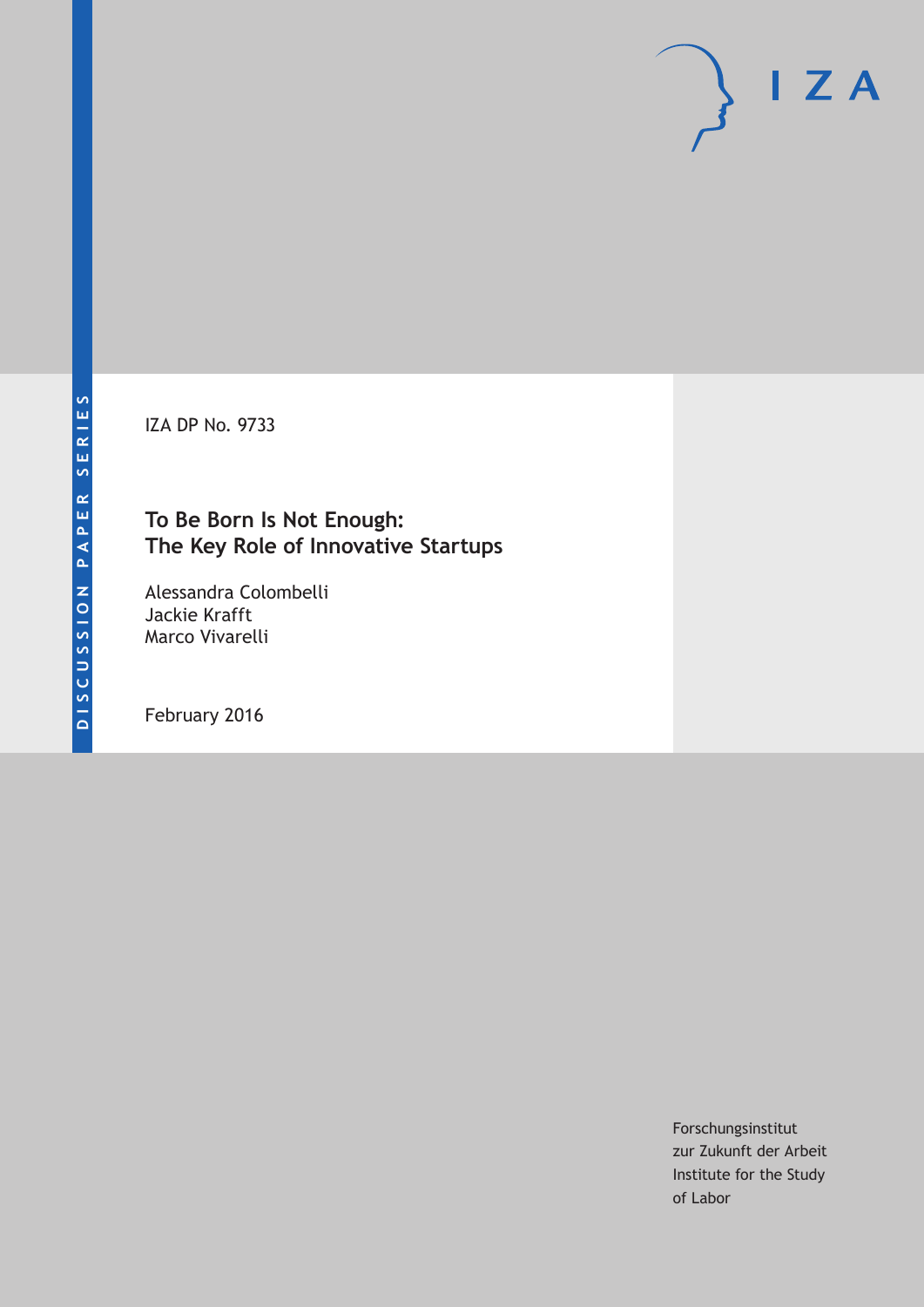# **To Be Born Is Not Enough: The Key Role of Innovative Startups**

## **Alessandra Colombelli**

*Politecnico di Torino and BRICK, Collegio Carlo Alberto* 

### **Jackie Krafft**

*University of Nice Sophia Antipolis, CNRS-GREDEG* 

## **Marco Vivarelli**

*Università Cattolica del Sacro Cuore and IZA*

Discussion Paper No. 9733 February 2016

IZA

P.O. Box 7240 53072 Bonn **Germany** 

Phone: +49-228-3894-0 Fax: +49-228-3894-180 E-mail: iza@iza.org

Any opinions expressed here are those of the author(s) and not those of IZA. Research published in this series may include views on policy, but the institute itself takes no institutional policy positions. The IZA research network is committed to the IZA Guiding Principles of Research Integrity.

The Institute for the Study of Labor (IZA) in Bonn is a local and virtual international research center and a place of communication between science, politics and business. IZA is an independent nonprofit organization supported by Deutsche Post Foundation. The center is associated with the University of Bonn and offers a stimulating research environment through its international network, workshops and conferences, data service, project support, research visits and doctoral program. IZA engages in (i) original and internationally competitive research in all fields of labor economics, (ii) development of policy concepts, and (iii) dissemination of research results and concepts to the interested public.

IZA Discussion Papers often represent preliminary work and are circulated to encourage discussion. Citation of such a paper should account for its provisional character. A revised version may be available directly from the author.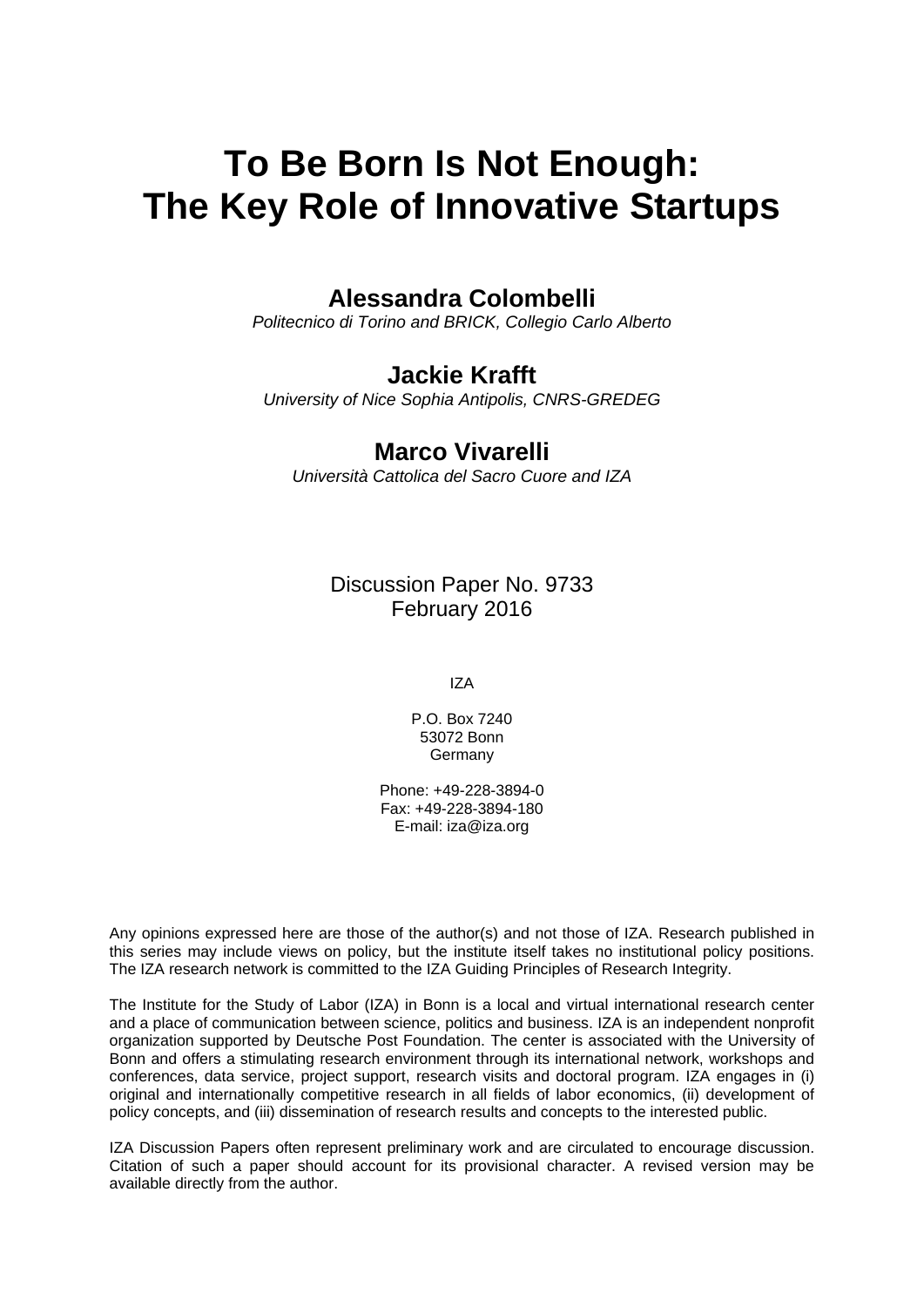IZA Discussion Paper No. 9733 February 2016

# **ABSTRACT**

# **To Be Born Is Not Enough: The Key Role of Innovative Startups\***

This paper investigates the reasons why entry *per se* is not necessarily good and the evidence showing that innovative startups survive longer than their non-innovative counterparts. In this framework, our own empirical analysis shows that greater survival is achieved when startups engage successfully in both product innovation and process innovation, with a key role of the latter. Moreover, this study goes beyond a purely microeconomic perspective and discusses the key role of the environment within which innovative entries occur. What is shown and discussed in this contribution strongly supports the proposal that the creation and survival of innovative start-ups should become one qualifying point of the economic policy agenda.

JEL Classification: L26, O33

Keywords: innovation, startups, survival, product innovation, process innovation

Corresponding author:

 $\overline{a}$ 

Marco Vivarelli Istituto di Politica Economica Università Cattolica del Sacro Cuore Largo Gemelli 1 I‐20123 Milano Italy E-mail: marco.vivarelli@unicatt.it

<sup>\*</sup> This work is supported by a public grant overseen by the French National Research Agency (ANR) as part of the "Investissements d'avenir" program (reference: ANR-10-EQPX-17 – Centre d'accès sécurisé aux données – CASD).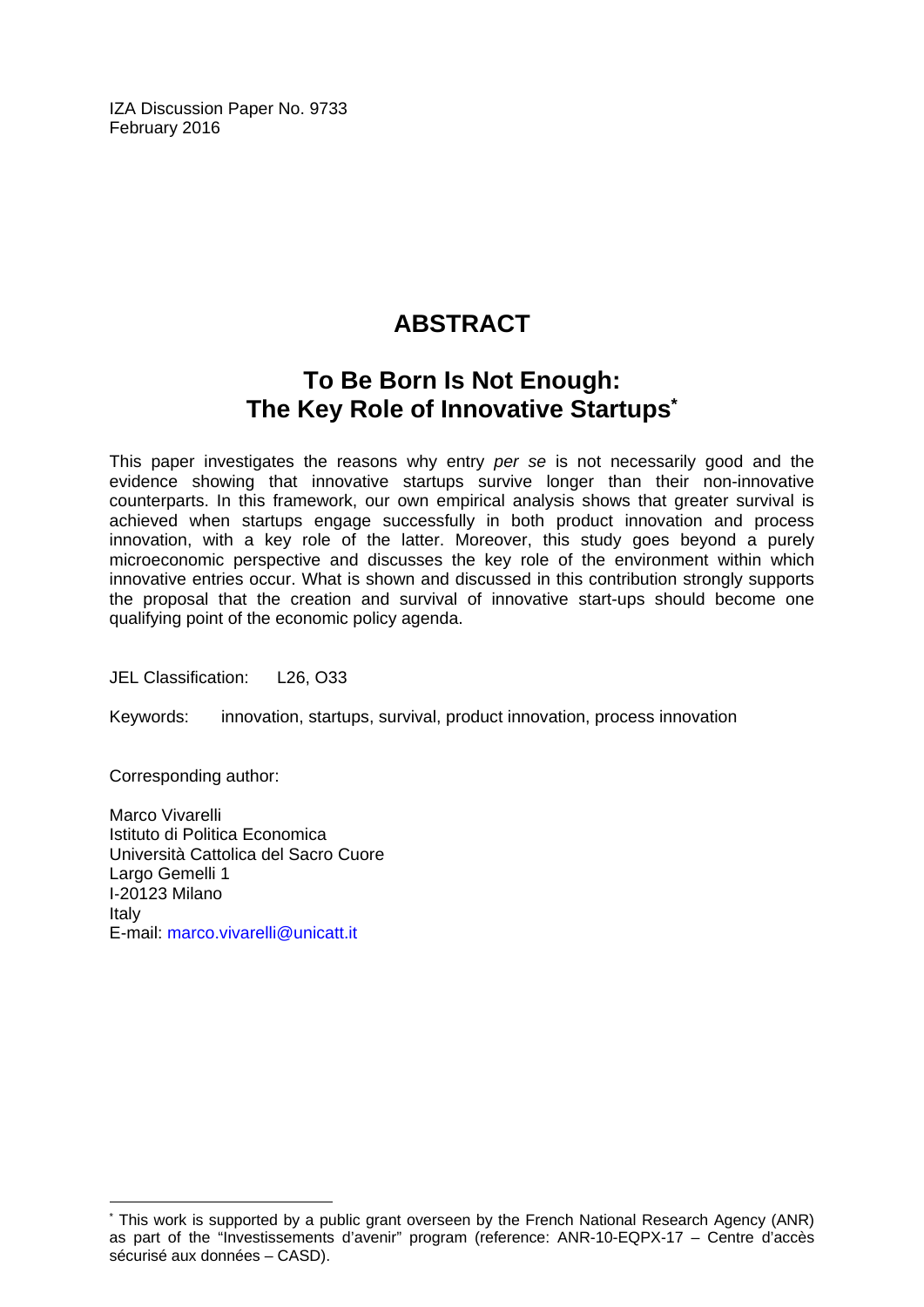# **To be born is not enough: The key role of innovative startups**

#### **1. INTRODUCTION**

There is a common wisdom – both among scholars and policy makers – that considers the formation of new firms as a positive phenomenon, *per se*. In this paper, we contend that this view is fruitful and we explore an alternative interpretation that moves from considering startups as extremely heterogeneous and often doomed to early failure.

Distinguishing progressive entry from churning, leadership from defensive selfemployment, innovators from replicators (Section 2), is preliminary to single out innovative entry as the specific driver of increasing competitiveness, job creation and ultimately economic growth (Section 3).

While previous literature identifies innovation as a source of a survival premium and as a predictor of an above-average post-entry performance, the empirical analysis put forward in this paper (Section 4) goes a step further. In particular, it is shown that process innovation – rather than sole risky product innovation – may assure higher chances of survival for young companies.

Once discussed how innovative startups are the key actors of entrepreneurship, attention is moved to the institutional and economic settings that may facilitate the formation of innovative new companies. In particular, in Section 5, the role of knowledge spillovers, human capital, academic spinoffs and venture capitalism is investigated in detail. On the one hand, from a theoretical point of view, the great heterogeneity of firms can be better understood as the explicative framework combines within-firm dimensions and more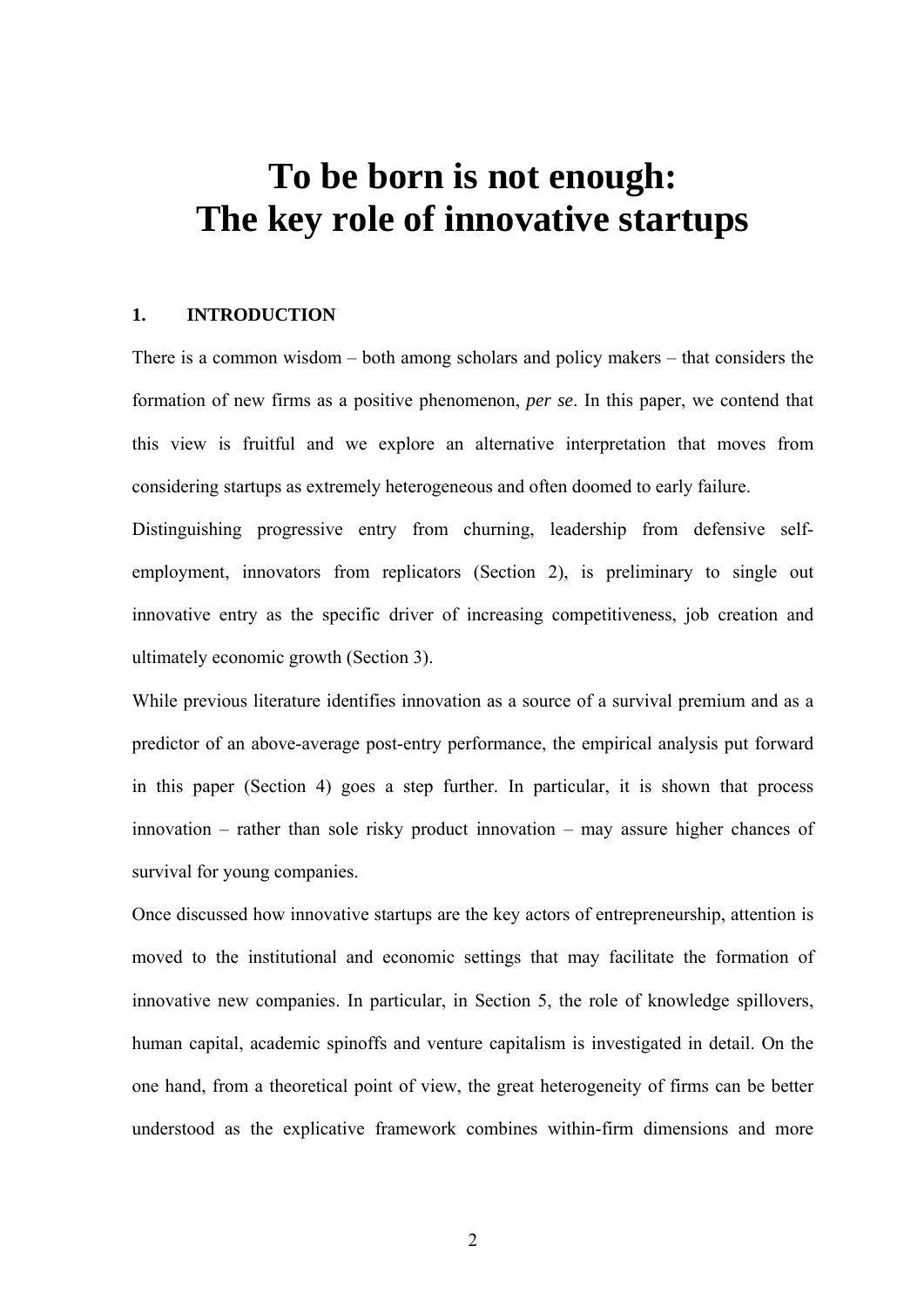contextual characteristics. On the other hand, from an empirical point of view, the major aim should be to provide a consistent set of evidences on how micro aspects interact with more aggregate features in generating employment and growth when focusing on the key role of innovative start-ups.

Finally, Section 6 concludes and puts forward some general policy implications.

#### **2. ENTRY IS NOT ENOUGH**

As mentioned in the Introduction, to be a newborn firm is often not enough to be considered as a potential driver of growth and job creation.

On the one hand, according to Schumpeter (1934 and 1939), new firms are the driving force of change and, more generally, an engine for economic development (Audretsch, Keilbach and Lehmann 2006; Koellinger and Thurik 2012; for a comprehensive survey, see Van Praag and Versloot 2007). Indeed, as detailed by Wennekers and Thurik (1999) and Dejardin (2011), startups may play a crucial role in fostering competition, inducing innovation and supporting the emergence of brand-new sectors. Ultimately, newborn firms may substantially contribute to job creation provided that the net effect of new entrants taking over the market shares of incumbents and exiting firms - brings about overall market growth (Malchow-Møller, Schjerning, and Sørensen 2011).

The economic rationale in support of the entrepreneurial role of firm entry is that new entrants should displace obsolescent and less efficient firms in a process of 'creative destruction' (see Schumpeter, 1939 and 1943; for an account in an endogenous growth framework, see Aghion and Howitt 1992), which may be singled out as an important micro foundation of productivity dynamics and overall economic growth. From such a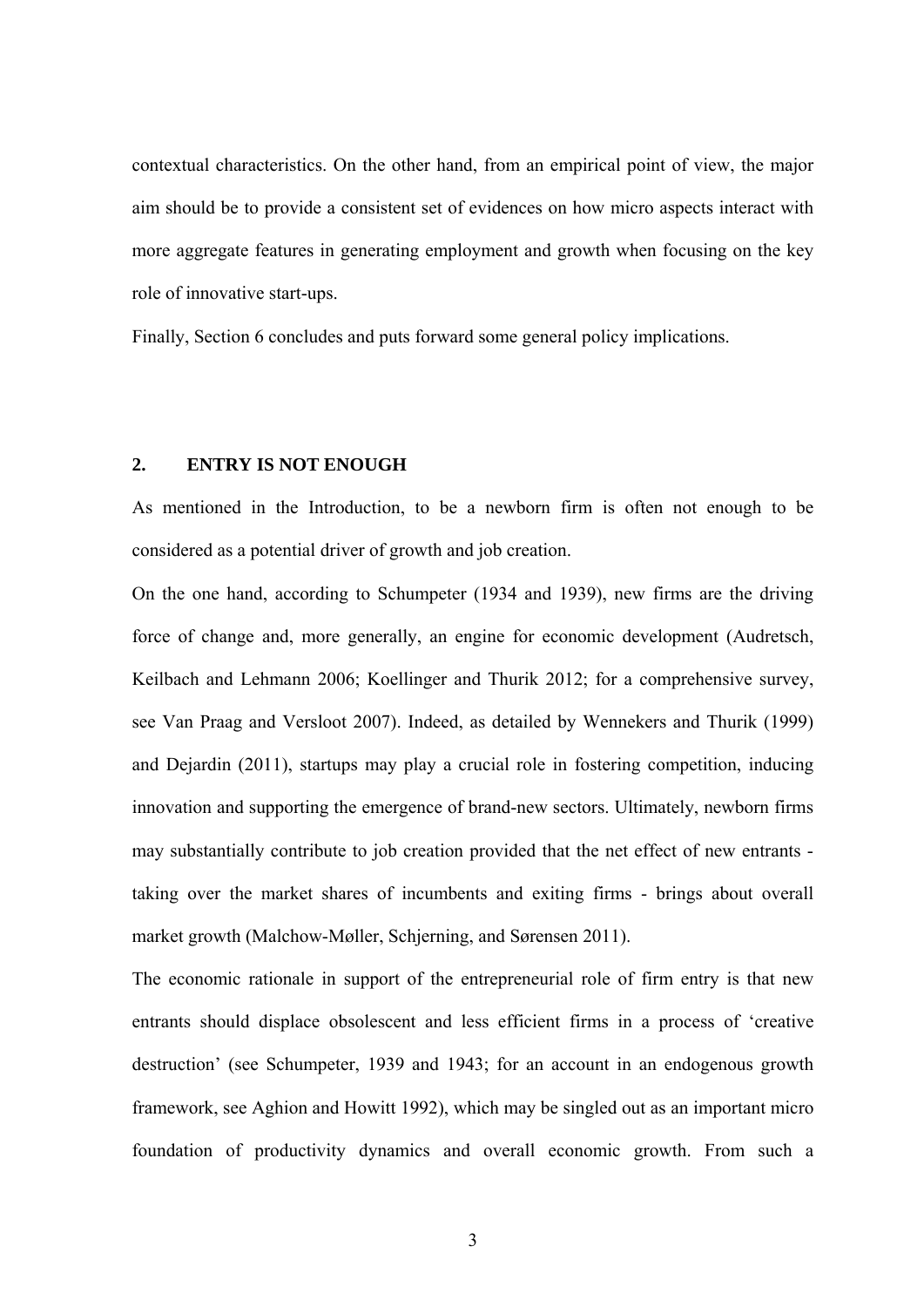perspective, the founders of new firms are seen as those individuals Schumpeter labeled as "energetic types" who display their "essential features" by introducing the "new" into various activities and by "breaking with the established routines" usually adhered to by managers (see Santarelli 2006, p. xii).

On the other hand, Schumpeter himself (1934) recognized a key role to the "leader" (that is the initial entrepreneur able to introduce a new product, a new process or a revolutionary organizational change) and an important but ancillary role to the "cluster of imitators" following the leader. While the cluster of followers plays a fundamental role in fostering an upswing and further diffusion of innovation (see Freman, Clark and Soete, 1982 and Freeman and Soete, 1987), it is also populated by passive replicators and would-be entrepreneurs who later reveal to be scarcely innovative and are often doomed to early failure. According to Baumol (2005), these 'replicative' entrepreneurs are those who start a firm very similar to already-existing businesses. Indeed, when considering gross entry across all economic sectors, we encounter a huge multitude of replicators (followers) and very few innovative entrepreneurs (leaders). The point is that the followers - although they often pretend to be innovative - are often not innovative at all. This is explicitly discussed by Baumol (2010), who states that "...in reality, the vast majority of all entrepreneurs appear to be of the replicative variety" (ibidem, p.18). Moreover, even focusing on the genuine innovative entrepreneurs, radical innovators are extremely rare: "Casual empiricism indicates that the bulk of the novelties such entrepreneurs introduce are only slightly better 'mousetraps' " (ibidem, p. 50). In contrast with the common wisdom which tends to equalize entrepreneurship with innovation, Baumol correctly clarified that innovative entrepreneurs are more the exceptions, rather than the majority (the so-called 'superstars', see Baumol, Schilling, and Wolff 2009; see also De Jong and Marsili 2015).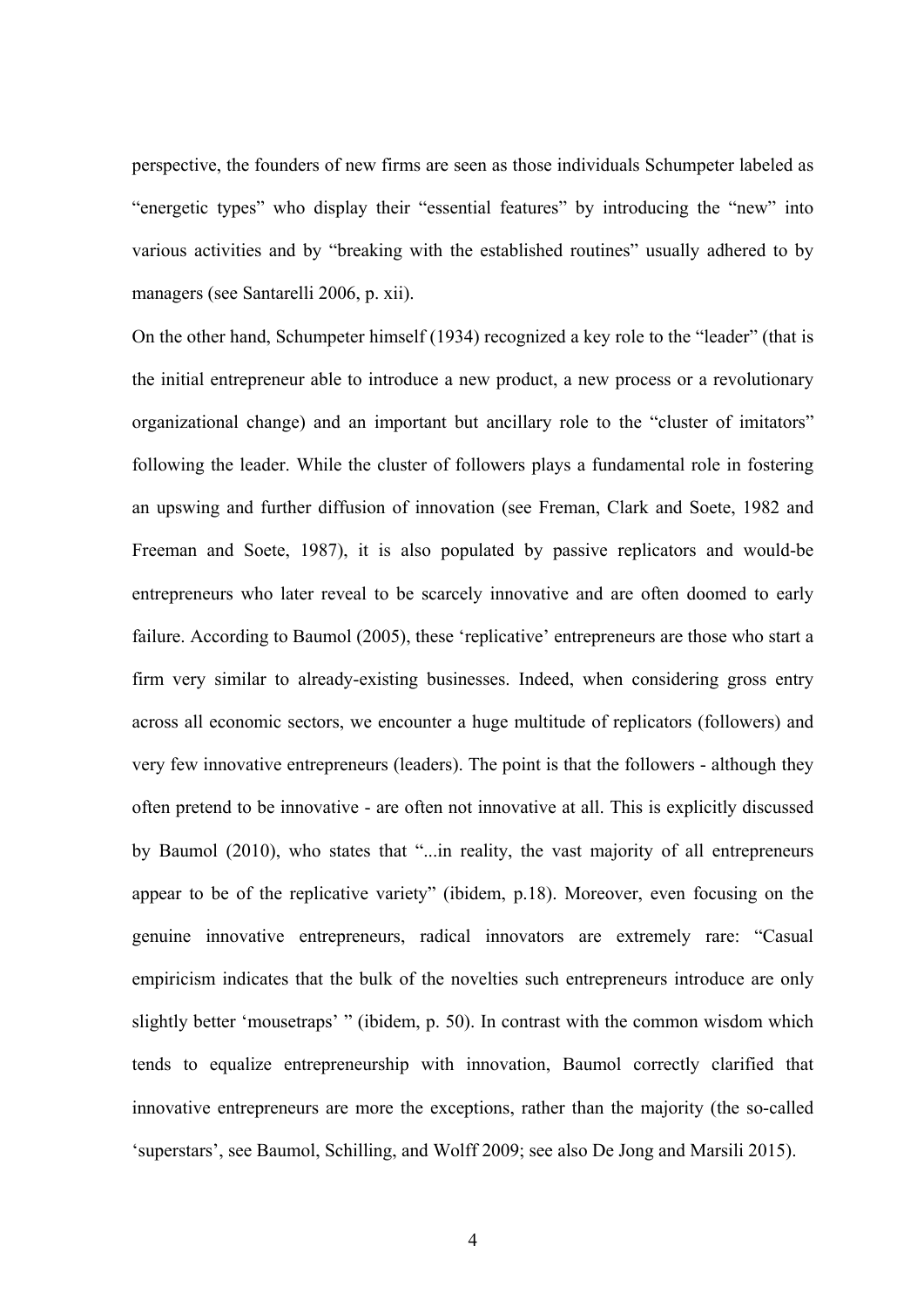Finally, again on the basis of the seminal contribution by Baumol (1990), we are aware that "Schumpeterian" innovative entrepreneurs (the leaders) coexist not only with their replicators (the followers), but also with purely "defensive and necessity entrepreneurs" (see also Block et al. 2015). The latter being those who enter a new business not because of market opportunities and innovative ideas but merely because they need income to survive (think, for instance to those "escapers from unemployment" who try an entrepreneurial adventure as a consequence of a job loss or induced by the fear to lose their jobs; see Oxenfeldt 1943; Evans and Leighton 1990; Storey 1991 and 1994; Foti and Vivarelli 1994; Vivarelli 2007 and 2013).

In this context, it is not surprising that the empirical evidence concerning industrial dynamics is inconsistent with a view centered on the progressive potentialities of business start-ups.

First of all, the survival rates of newborn firms are impressively low: the available empirical evidence shows that more than 50 percent of startups exit the market within the first five years of activity (Dunne, Roberts, and Samuelson 1989; Reid 1991; Geroski 1995; Mata, Portugal, and Guimaraes 1995; Audretsch and Mahmood 1995; Audretsch, Santarelli, and Vivarelli 1999; Johnson 2005). In more detail, Bartelsman, Scarpetta, and Schivardi (2005), using data for ten OECD countries, found out that about 20-40% of entering firms fail within the first two years of life, while only 40 to 50% survive beyond the seventh year (see also OECD 2003, p. 145).

Secondly, entry and exit rates are significantly correlated at the industry level (this "revolving door" evidence is often called "turbulence" by the relevant literature; see Beesley and Hamilton 1984, as the first who introduced the concept). This is one of the uncontroversial "stylized facts" of the entry process pointed out by the seminal survey of

5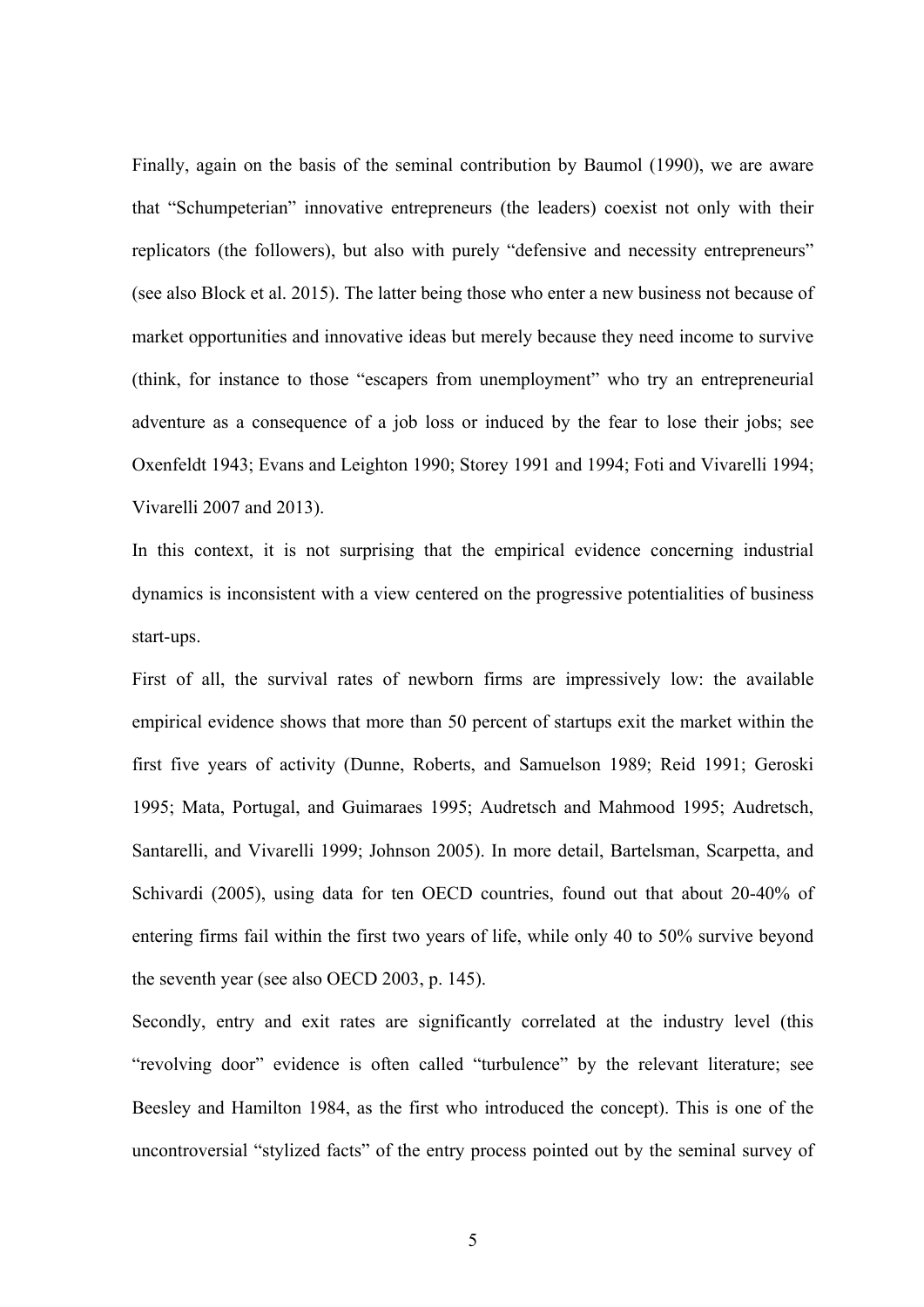Paul Geroski (1995, p. 424), who underlined that the "mechanism of displacement, which seems to be the most palpable consequence of entry, affects young, new firms more severely" (see also Baldwin and Gorecki 1987, 1991; Rocha et al. 2015). Indeed - in comprehensive statistical analyses - entry and exit rates were found to be positively and significantly correlated across industries both in OECD countries (Bartelsman, Scarpetta, and Schivardi 2005) and in DCs (Bartelsman, Haltiwanger, and Scarpetta 2004).

On the whole, entry and exit rates are positively and significantly correlated and market 'churning', characterized by a large contingent of revolving door firms, emerges as a common feature of industrial dynamics across different sectors and different countries (for a comprehensive survey, also covering the developing countries, see Quatraro and Vivarelli 2015). This uncontroversial empirical evidence supports a view where entry as such is likely to feed a fringe of marginal, fragile and short-living firms and casts severe doubts on the alternative view that put forwards the alleged role of entry as a vehicle for technological upgrading, productivity growth and employment generation.

#### **3. THE ROLE OF INNOVATION**

What discussed in the previous section highlight that the entry of new firms is a very complex phenomenon, characterized by a high degree of heterogeneity where a minority of genuine Schumpeterian innovators are neck to neck to innovative followers, passive replicators and defensive and necessity entrepreneurs. Indeed, as in other fields of economics, 'heterogeneity' (see Dosi 1988; Dosi and Nelson 2013) is a key feature in the understanding the nature of startups, explaining the extreme variability in their chances of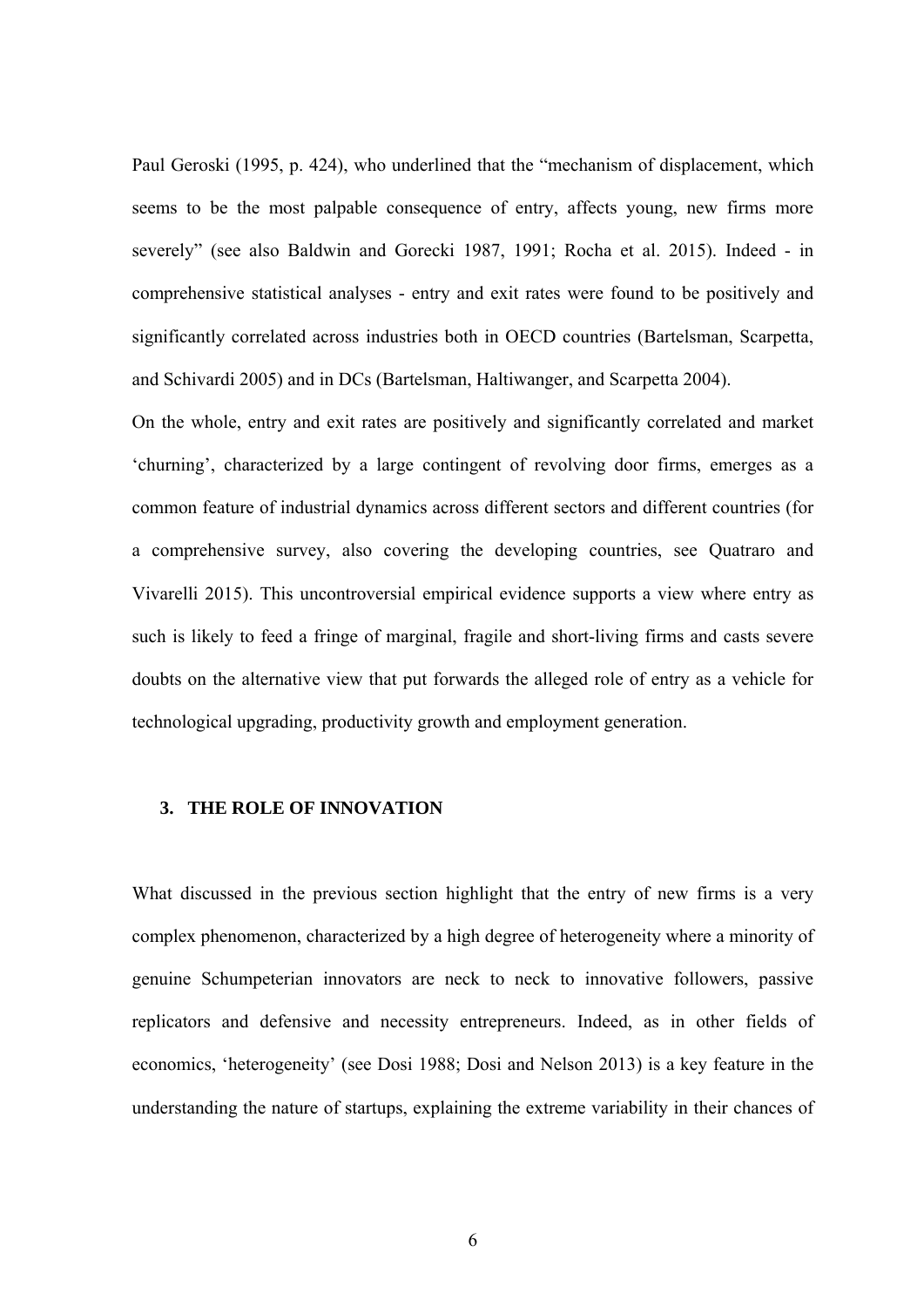survival, their different post-entry performances and ultimately their diverse potential to affect economic growth (see Santarelli and Vivarelli 2002 and 2007).

However, while gross entry cannot be considered - as such - a solid premise for productivity growth, economic development and ultimately job creation, a completely different picture may emerge when entry is associated with innovation and the focus of the analysis moves from startups to "innovative startups".

First, the foundation of new businesses may be more or less conducive to technological upgrading and productivity growth according to the different sectors in which it occurs. Obviously enough, new technology-based firms (NTBFs; see Acs and Audretsch 1990; Audretsch 1995; Colombo, Delmastro, and Grilli 2004; Colombo and Grilli, 2010) in hightech manufacturing and ICT services play a different role than startups in low-tech manufacturing and traditional services.

More in general, if the main motivation to start a new firm is linked to innovative projects, then higher survival rates and better post-entry performance should be expected. For instance, Arrighetti and Vivarelli (1999), using detailed information from a questionnaire applied to a sample of 147 Italian spinoffs, found that innovative drivers (connected both to the innovative motivations of the newborn firm's founder and to his/her previous innovative experience in the mother firm) were significantly correlated with post-entry performance (see also Vivarelli and Audretsch 1998).

Consistently with what discussed so far, Cefis and Marsili (2006) found a clear evidence of an "innovation premium" in survival patterns of newborn firms. In particular, using the Pavitt's (1984) taxonomy, they showed that young firms (defined as less than four years old) in the "science-based" and "specialized supplier" sectors were characterized by significantly higher chances of survival than firms in other sectors. More specifically, in a

7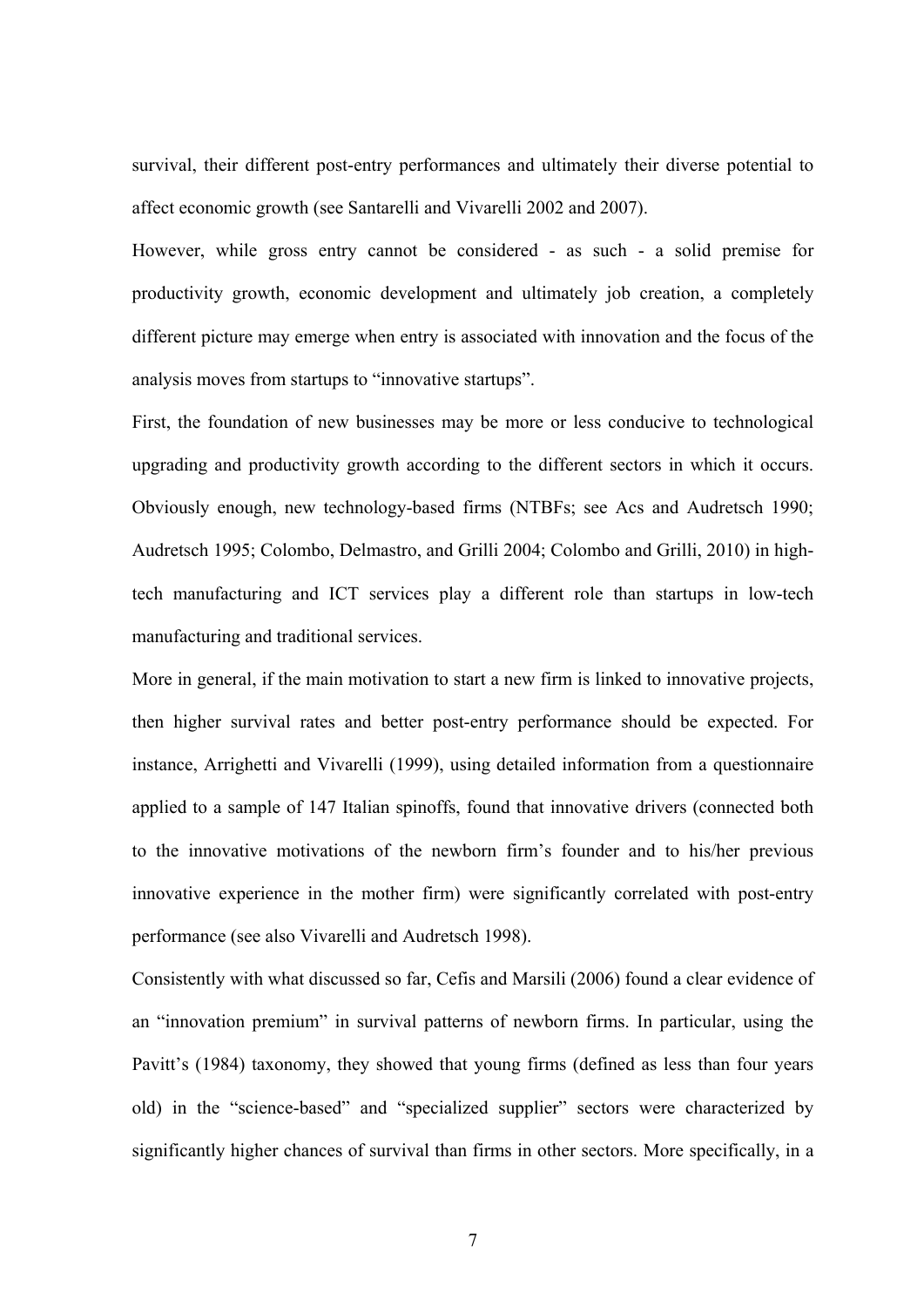companion study (Cefis and Marsili 2005) the authors showed that being an innovator increased the expected time of survival by 11 percent compared with non-innovator counterparts.

In more general terms, a bunch of recent studies have demonstrated that the propensity for innovation emerges as a firm's growth driver (see Coad and Rao 2008; Altindag, Zehir, and Acar 2011; Colombelli, Krafft, and Quatraro 2014) and specifically as a positive predictor of survival and an above-average post-entry performance in terms of profitability, export performance and job creation (Esteve-Pèrez, Sanchis, and Sanchis 2004; Raspe and Van Oort 2008; Colombelli, Krafft, and Quatraro 2013, Gkypali et al. 2015; Mitra and Jha, 2015).

The next section is devoted to illustrate a further empirical test of the role played by innovation in distinguishing the average startup from the innovative startup and their correspondent different chances of survival. If there is a distinction between leaders and followers, it should be related to their ability in commanding the different steps of innovation and their articulation in a comprehensive strategy. We investigate this issue further on now.

#### **4. AN EMPIRICAL TEST**

#### **4.1 Data**

Our dataset combines two sources of data collected from the French Statistical Office (INSEE): the Annual Business Survey (EAE) and the French Community Innovation Survey (CIS 3). The EAE databank, collected by the Service des Etudes et des Statistiques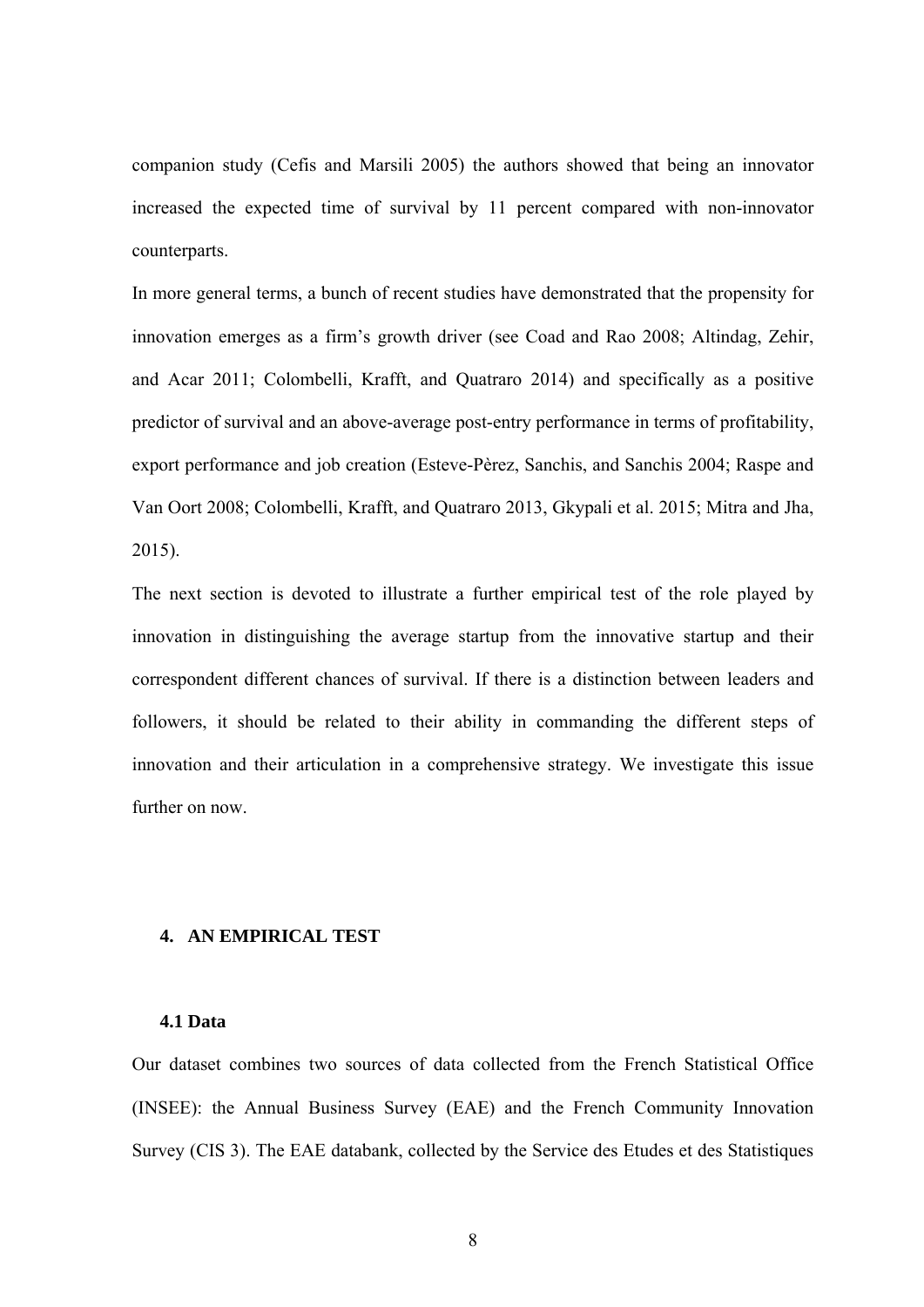Industrielles (SESSI) comprises longitudinal data on a panel of French firms, with 20 employees or more and operating in the manufacturing industry, over the period 1989- 2007. The databank includes information on employment and sector of activity (NACE). From the EAE we selected all young companies included in the database in 2000. We define young companies those with an age of 5 years or less. We selected the year 2000 for comparison with the CIS 3.

The second database we use in the analysis is the French Community Innovation Survey (CIS 3). This survey was held in 2000 and provides information on the innovation process of firms in France for the period 1998 – 2000. We matched the respondents to the survey with the set of young companies included in the EAE databank. The resulting sample includes 1090 young companies that are observed over the period 2000 – 2007.

#### **4.2 Variables**

Our dependent variable is the survival time of a young company. The survival time is calculated for all the young companies that responded to the CIS 3. As initial point for calculating the survival time we use our focal year (2000), and we measure the survival time in number of years elapsed since 2000. The survival time is censored to the right on the year 2007, last year for which we have information from the EAE databank.

Our key covariates are the Innovator variables: on the basis of the CIS 3, *Innovator* is a dummy variable that takes value 1 if a young company has introduced either a product innovation or a process innovation in the focal period and 0 otherwise. Moreover, to disentangle the role of the different types of innovation, we also include the following dummy variables: *Product Innovator*, which takes value 1 if a young company has introduced a product innovation in the focal period and 0 otherwise, *Process Innovator*,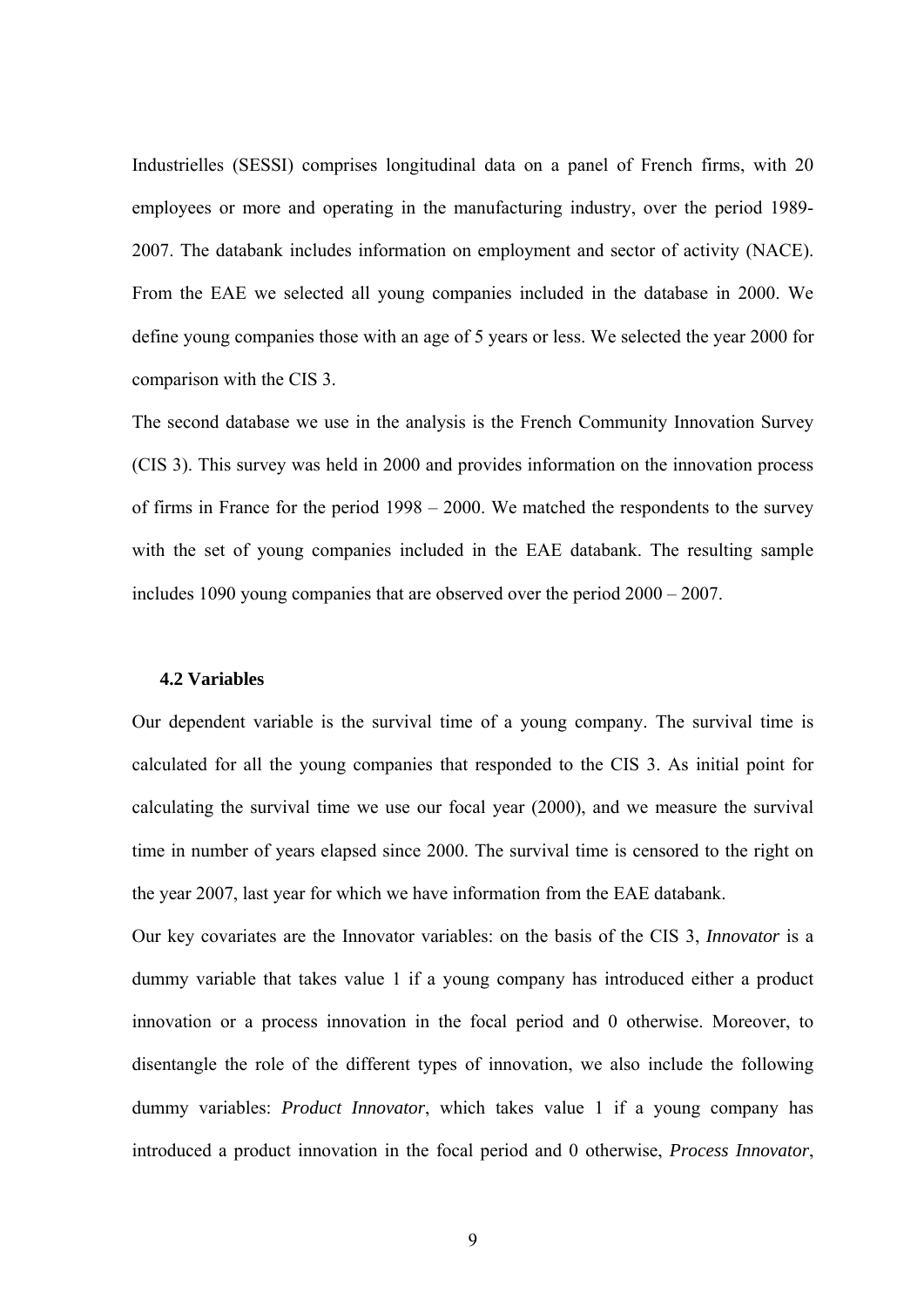which is equal to 1 if the young company has introduced a process innovation in the same period and 0 otherwise, and *Prod&Proc*, which is equal to 1 if the young company has introduced both a product innovation and a process innovation in the same period and 0 otherwise.

Besides the effects of the innovation related variables, we also control for the effects of a number of variables that have proved to affect a firm's survival in previous empirical works. In particular, out of the factors influencing the failure likelihood, the existing literature identifies two key elements, i.e. firm size and age. As far as firm size is concerned, the main argument in the literature is related to the Gibrat's law of proportionate effects. New firms entering the market are more likely to survive if they are set up on a large scale of production (Sutton 1997; Mata and Portugal 1994; Geroski 1995; Lotti et al. 2003 and 2009). The relationship between firm age and survival is grounded on Jovanovic (1982) theory of 'noisy selection'. In this framework, firms discover their efficiency level as compared to the general efficiency level of the sector over time, so that those that are relatively efficient are more likely to survive and grow. The probability of survival hence increases with firms' age. Further empirical evidence confirmed the importance of size and age and showed that their impact on firms' survival changes across different sectors, according to the stage of the industry lifecycle and the technological regime (Caves and Porter 1977; Klepper 1996 and 1997; Agarwal and Audretsch 2001; Mueller and Stegmaier 2015). In light of this literature, we include in our model the current size of a firm at the beginning of the period of observation. Firm Size is derived from the EAE databank and is measured by the number of employees in the year 2000. Firm Age is another variable that has been found to affect survival patterns. Age is calculated as the number of years from the entry of a firm in the EAE databank since 2000 and ranges from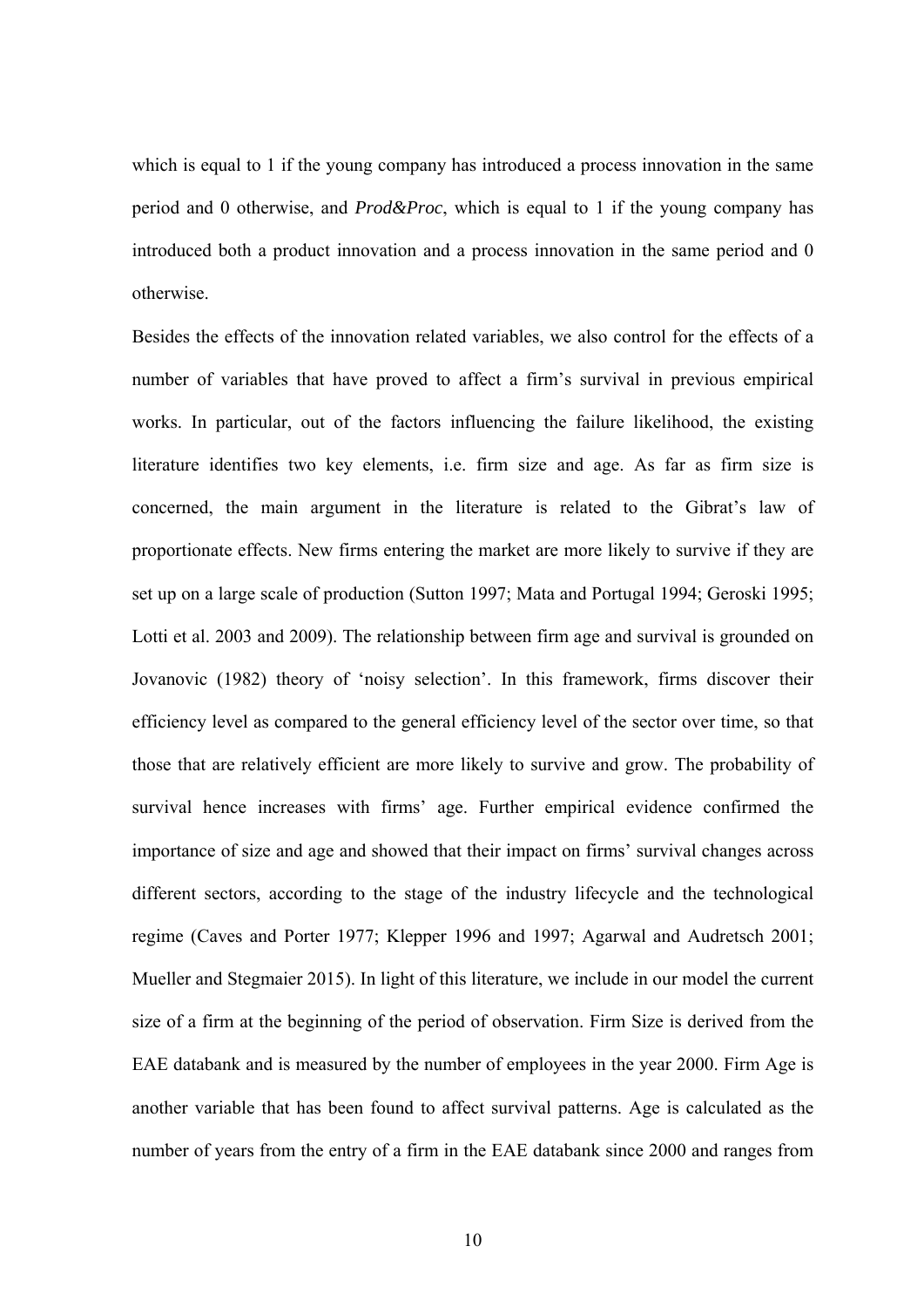0 to 5 years. Both variables are in logarithm. Since the relationship between survival and both firm size and age can be non-linear (Evans 1987; Hall 1987; Bruderl and Schussler 1990; Colombelli et al. 2013), we also include the squared term of both variables in the econometric estimation. Finally we also include a set of industrial dummies using the available NACE classification.

Table 1 provides a synthesis of the variables that we will use in the empirical analysis while Table 2 presents the descriptive statistics for all the explanatory variables. About half of the young companies in our sample perform either product or process innovation. In particular, 42% of the companies are product innovators while 30.7% are process innovators. The share of young companies that have introduced both product and process innovations in the focal period is equal to 23.5%.

Table 3 reports the correlation matrix for the survival time and the explanatory variables. All the innovation related variables are positively correlated with survival, although *Process Innovator* reveals the highest correlation. As expected, due to our definitions, the correlation matrix also shows a high correlation among all the innovation related variables.

#### **4.3 Methodology**

In order to evaluate the effects of innovation on survival, we focus on the duration variable: T. If T indicates the number of years that young companies in our sample have survived up to 2007, then we can write the cumulative distribution function F of the duration time T as follows:

$$
F(t) = P(T \le t), \qquad 0 \le t \le 7 \tag{1}
$$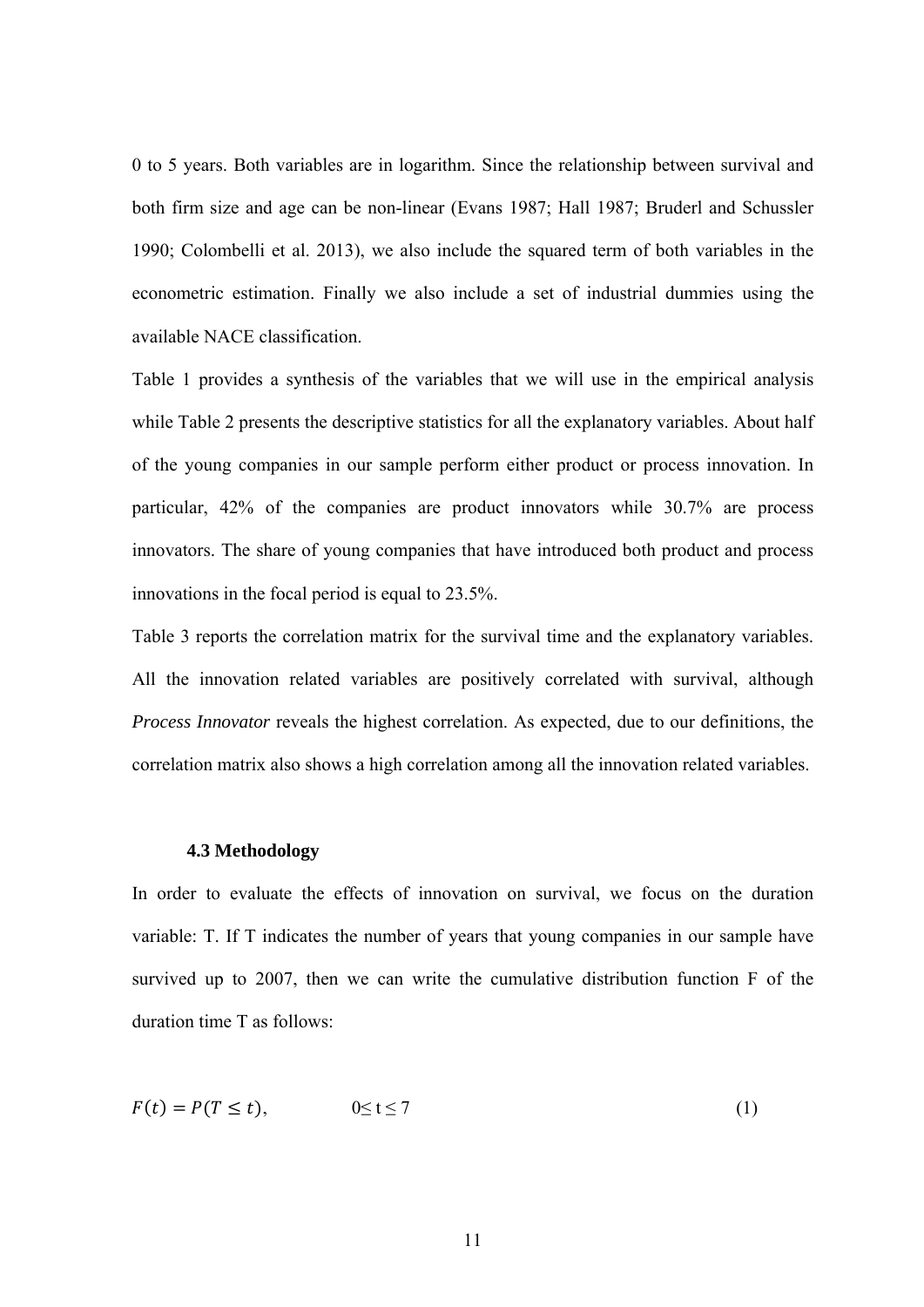This specification gives the probability that the duration T is less than or equal to t. In other words, this function represents the probability that a young company exits the population before t years after 2000.

The survival function is then defined as:

$$
S(t) = 1 - F(t) = P(T > t)
$$
\n(2)

Which represents the probability that a firm survives t years after 2000.

The analysis is articulated in two steps. First of all, we check the extent to which differences in survival rates in the sampled firms can be explained by their innovation activity, also disentangling the role of product and process innovation. In this perspective, we compute the empirical survival function by using the life-table approach (Kalbfleisch and Prentice 1980) and then we estimate the survival functions for different categories of firms on the basis of their innovative performance. We also perform statistical tests of equality of survival distributions across the different categories of firms, and in particular the log-rank for discrete variables and the Cox test for the continuous ones. We finally estimate a duration model in which the survival time is a function of a vector of key covariates and control variables.

Previous empirical analyses have adopted different empirical strategies to empirically estimate the determinants of differential survival rates. Some contributions are based on the use of estimation models for binary categorical variables. For example, Audretsch (1991) adopts a logit model on survival rates while Helmers and Rogers (2010) implement a probit model on the probability of firm's exit. Other empirical analyses have instead implemented duration models. Audretsch and Mahmood (1995) and Agarwal and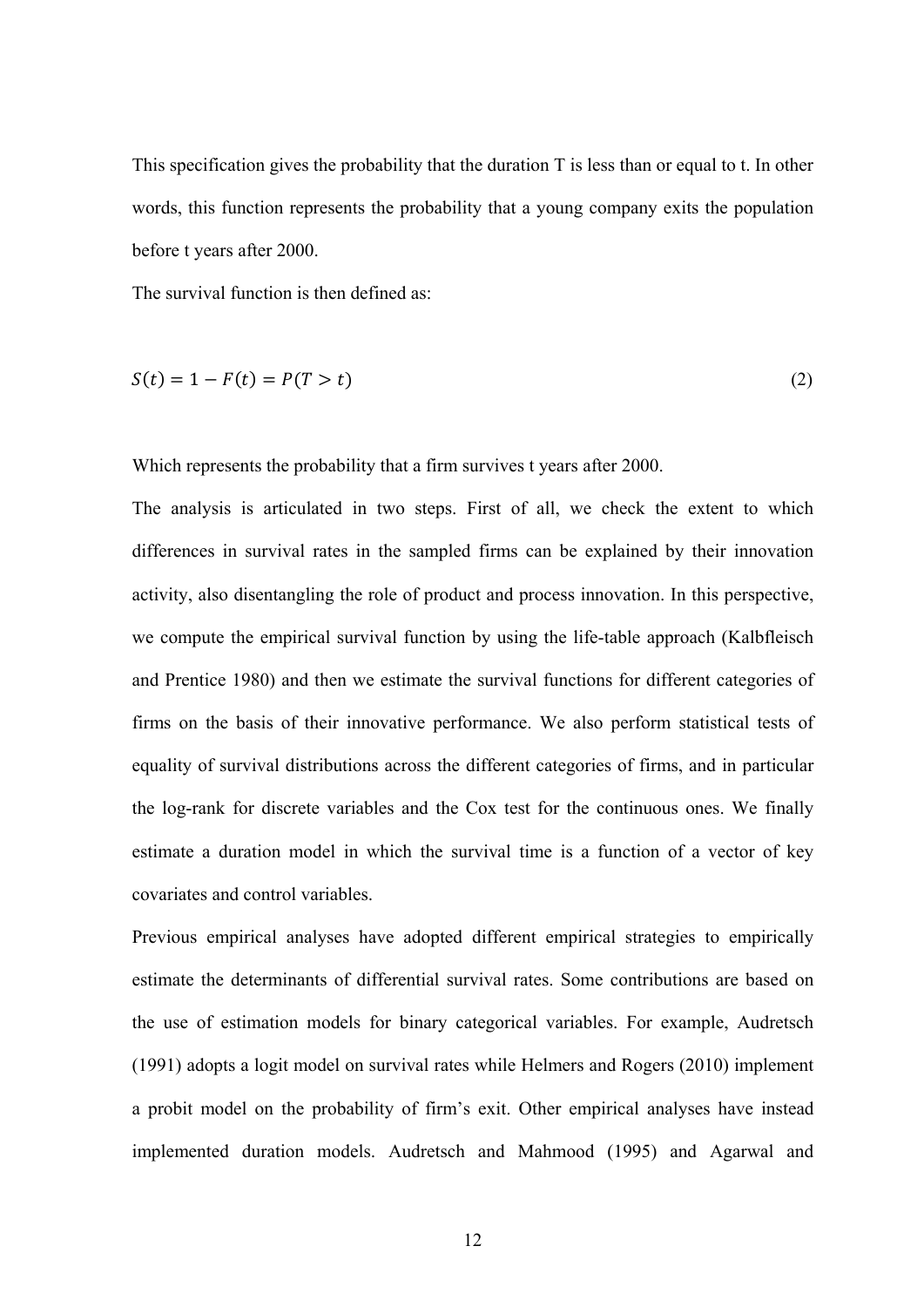Audretsch (2001) applied a Cox proportional hazard regression while Cefis and Marsili (2006) and Colombelli et al. (2013) used a parametric approach.

In this paper we will follow this latter approach and use a lognormal distribution, as the test based on Schoenfeld residuals is significant for the innovation-related variables (pvalues in the range 0.0024-0.0484). This result suggests that our data violates the proportional hazard assumption.

The accelerated time model estimated with a survival time distributed as a lognormal is given by:

$$
\ln(T) = X\beta + \sigma \varepsilon \tag{3}
$$

Where T is the survival time, *X* is the matrix of the explanatory variables,  $\beta$  is the vector of the coefficients to be estimated and  $\varepsilon$  is the vector of the residuals assumed to be normally distributed. Since all the explanatory variables are calculated in logarithms, the coefficients  $\beta$  of the model can be interpreted as the elasticities of the covariates on the expected survival time. The parameters are estimated by maximum likelihood.

#### **4.4 Univariate and graphical analysis**

In order to test for differences in the survival due to innovation, we compare the survival rates of the groups of innovators, product innovators, and process innovators with respect to the group of non-innovators. Table 4 shows the life-table estimates of survival rates for the different groups. The table shows that for each year the estimated survival rate for young innovative companies is higher than for non-innovative ones and the difference increases over time. At the end of the period the survival rate of non-innovators is 6.3%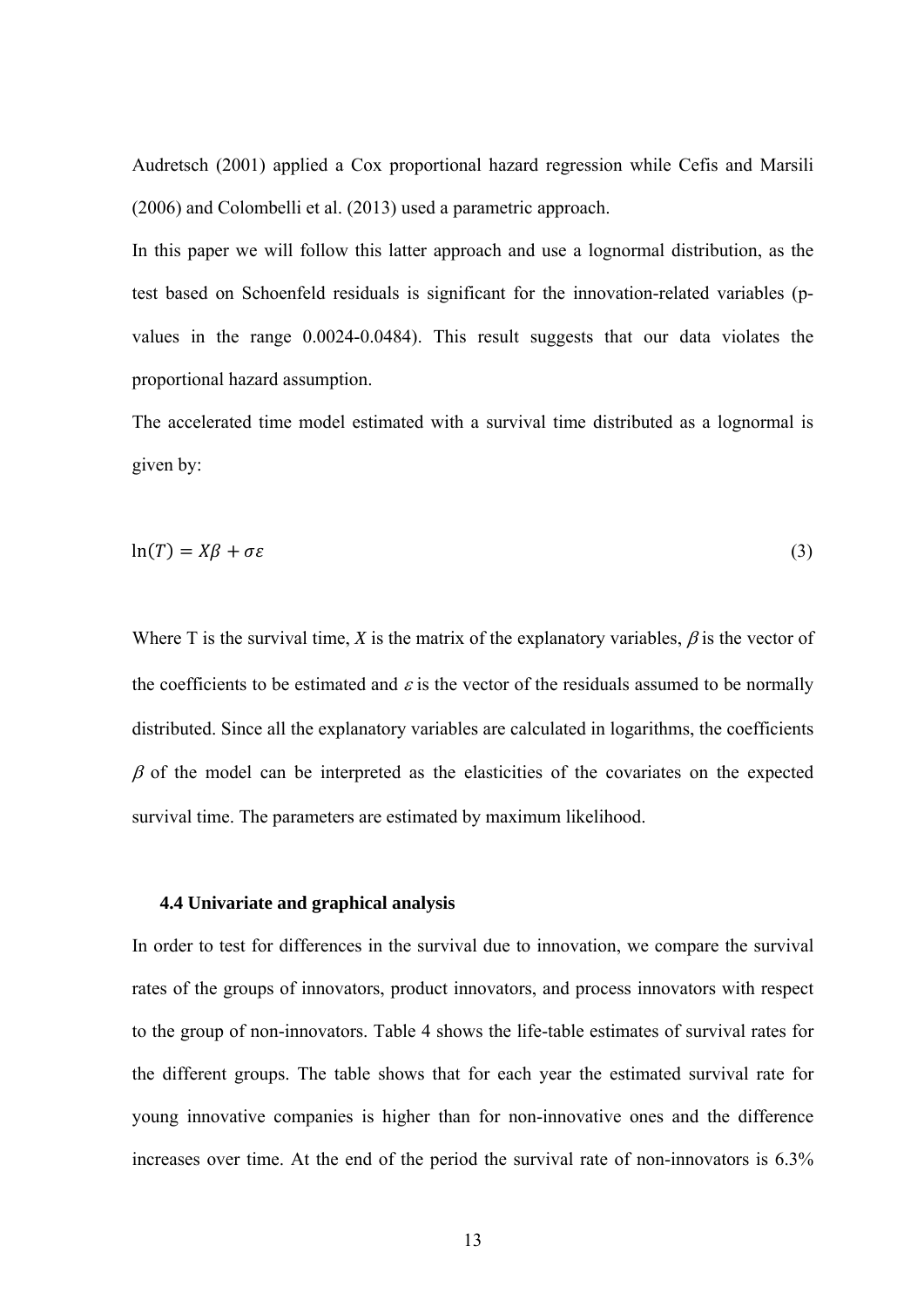lower than that of innovators. Moreover, the survival rate is constantly higher for process innovators than for product innovators. At the end of the period the survival rate of process innovators is about 67.2% while it is equal to 63.1% for product innovators.

In order to grasp the different patterns for young innovative companies as compared to non-innovative ones, we also plot the Kaplan-Meier curves for all the groups, *i.e. Innovators, Product Innovators, Process Innovators* and *Prod&Proc* with respect to the group of non-innovators. The Kaplan–Meier estimator is a simple frequency nonparametric estimator, and as such it does not make any ex-ante assumption about the distribution of exit times (Kaplan and Meier 1958). The estimator is given by:

$$
\hat{S}(t) = \prod_{t_i \le t} \left( 1 - \frac{d_i}{n_i} \right) \tag{4}
$$

Where *ni* denotes the number of firms in the risk set at *ti* and *di* the number of exits at *ti*. The product is over all observed exit times that are less than or equal to *t*.

Figures 1 to 4 show that the survival path of innovators for all the groups diverges from the one of non-innovators. Figure 5 reveals that the premium for process innovators is higher than the one for product innovators.

Finally, we also investigate whether the differences between the survival functions are statistically significant with respect to our innovator and control variables: for the innovation-related variables we use the log-rank test of equality across strata, which is a non-parametric test, while for the continuous variables we use a univariate Cox proportional hazard regression, which is a semi-parametric model. If the test has a p-value of 0.2 - 0.25 or less, it is appropriate to include the variable in the survival model. On the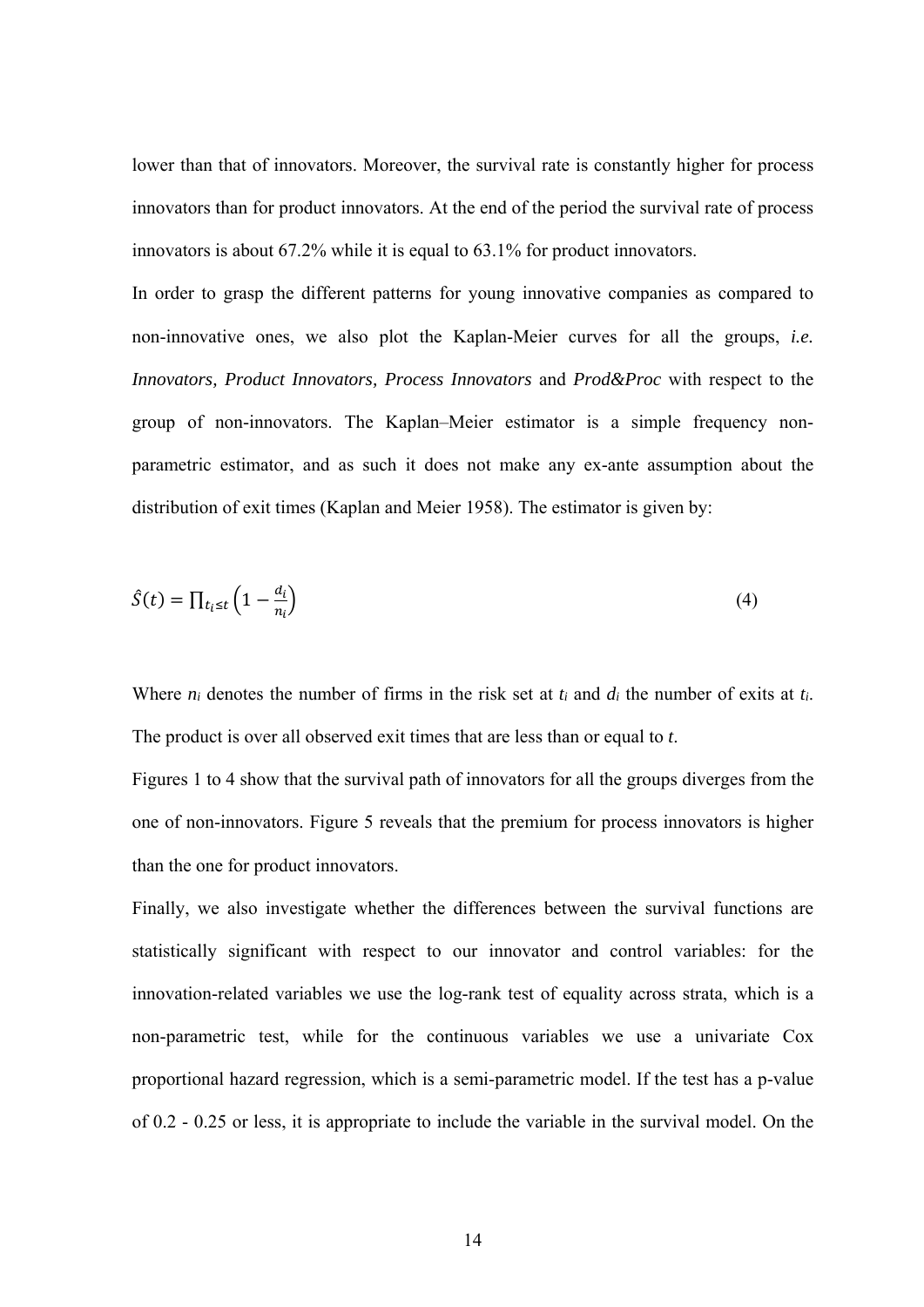contrary, if the predictor has a p-value greater than 0.25 it is very unlikely that it will be statistically significant in a model including other predictors.

Table 5 reports the outcomes of the statistical tests. Results confirm that young innovative companies have higher survival rates, although the corresponding test casts some doubts on the role of the sole product innovation. Table 5 also reveals that the inclusion of firm *Size* in the final model is appropriate while the test for firm *Age* is not significant. Although we consider this battery of tests informative on the possible weaker role of the age and product variables, to be on the safer side and based on the extant literature we will include all the considered variables in our multivariate analysis.

#### **4.5 Multivariate analysis**

In this section we perform a multivariate analysis in order to investigate the determinants of firm survival. With this purpose in mind, we estimate a parametric survival model with lognormal distribution, running different specifications of the model. The innovation related variables are first singularly included in different regression models (columns 1-3), subsequently Product Innovator and Process Innovator are jointly included (column 4) and finally the simultaneous presence of product and process innovation is also tested (column 5).

The results of the econometric estimations are reported in Table 6. The coefficients for *Size* and *Age* are quite robust across the different specifications. Moreover, the coefficients on the squared *Age* and *Size* term suggest the existence of an inverted U-shaped relationship with firm survival, as indicated in some previous analyses (Audretsch and Mahmood 1994; Wagner 1994).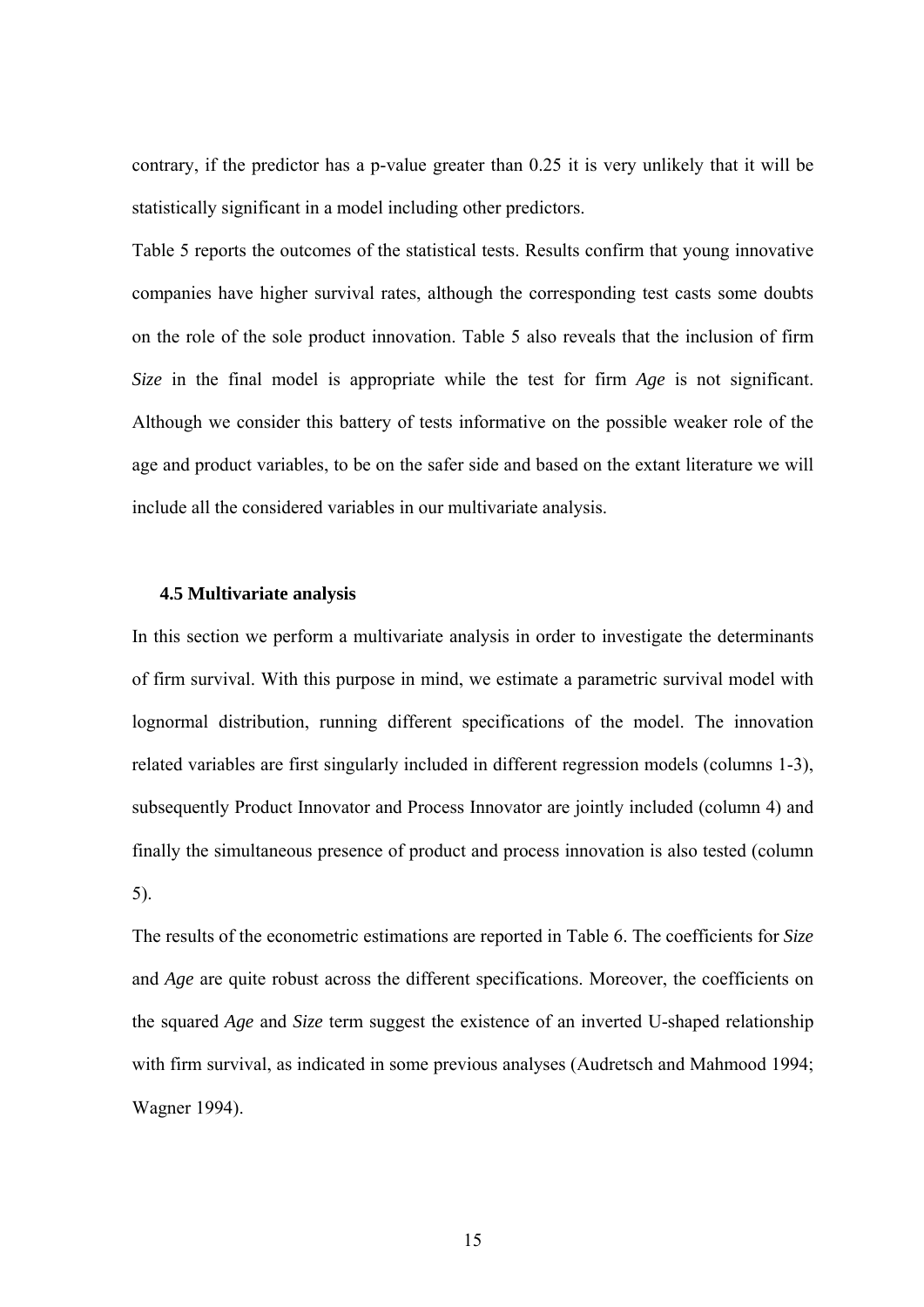As far as our key covariates are concerned, results show that both *Process Innovator* and *Prod&Proc* increase the chance of survival for young innovative companies. In contrast, the coefficients for the *Innovator* and *Product Innovator* variables are not significant. It seems that the high risk associated to the introduction of new products fully counterbalances the innovation premium, while cost-reducing process innovation definitely increase the chances of survival, either associated or not to product innovation.

#### 5 **THE CURRENT DEBATE ABOUT INNOVATIVE STARTUPS**

The previous sections should have convinced the reader that only innovative startups (rather than startups in general) should be considered the core of that kind of entrepreneurship which can be conducive of a genuine Schumpeterian destruction leading to competitive pressure, productivity growth and ultimately economic development and employment creation. The idea that firms engage in product innovation in explorative stages and succeed to survive in the exploitation phase as they move into process innovation has been documented in some previous works (Colombelli, Krafft, Quatraro 2013, 2014a, 2014b). Indeed, the results obtained and discussed in the previous section show that to be born is not enough, but to be product innovator (only) is not either: product innovators have to command the generation of process innovation as well. Successful entry is more likely to occur as the newcomer comes in with a product that is new or significantly improved with respect to existing ones, while survival of this newcomer is more directly related to efficient methods of production of this new or significantly improved product. The newcomer has to be successful in developing new product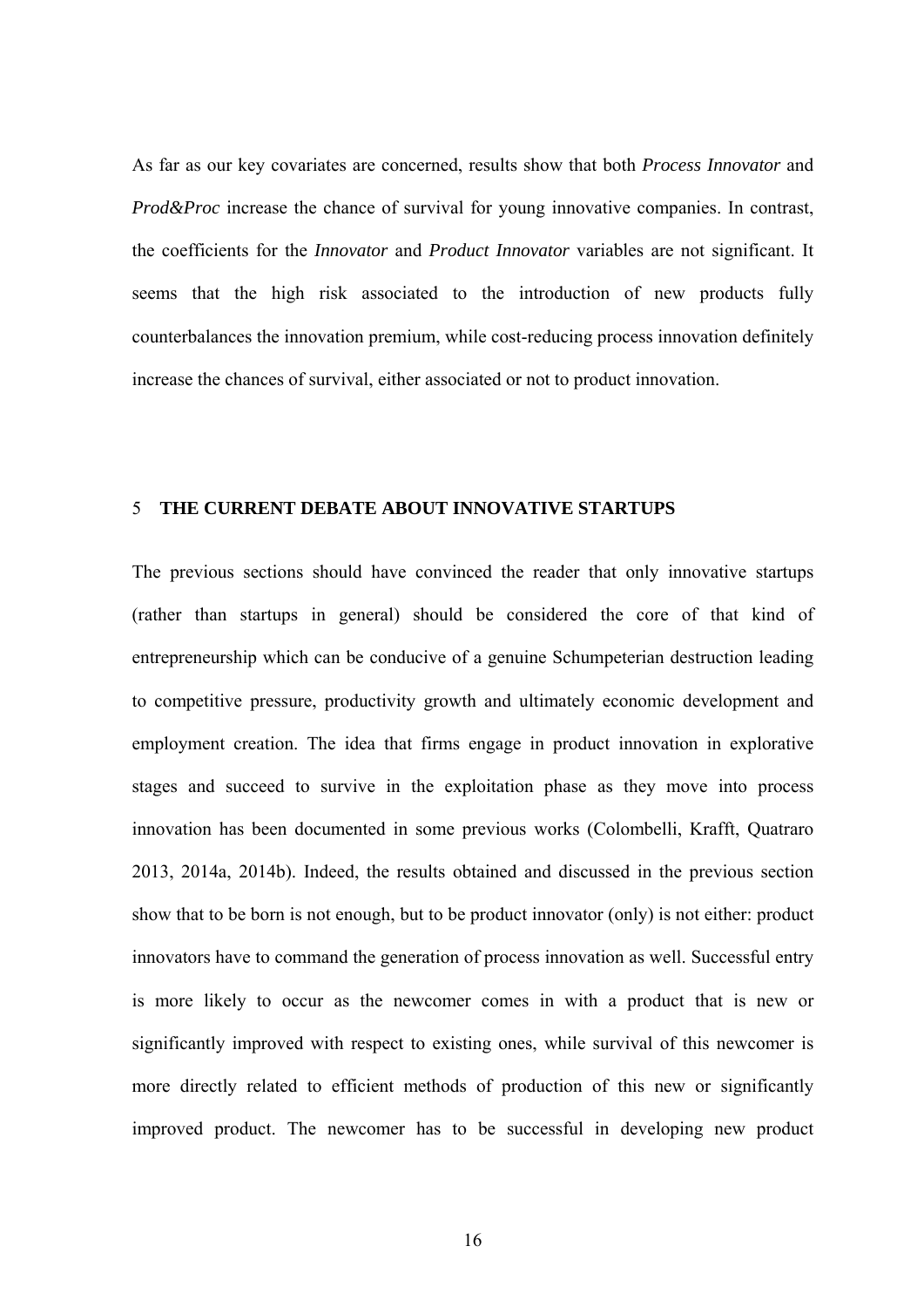characteristics that will be adopted by the customers, and in producing with efficient costs as well. Development and production are thus joint dimensions of survival entry.

Indeed, not surprisingly, the recent literature specifically devoted to the innovative startups is flourishing. Moreover, both in terms of interpretation of the phenomenon and in terms of its policy implications, the current debate goes beyond a microeconomic perspective (see Sections 2 and 3) and discuss the key role of the environment within which innovative entries occur. In this section, we will try to summarize this debate along some key interpretative issues.

1) There is a strand of literature that investigates the determinants of new firm creation and focuses on the key role of the local socio-economic systems for entrepreneurial dynamics. In this domain, particular emphasis is devoted to the importance of local knowledge spillovers for the process of new firm formation. This idea has been articulated and developed in the Knowledge Spillover Theory of Entrepreneurship (KSTE) (Audretsch 1995; Audretsch and Lehmann 2005; Acs et al. 2009; Modrego et al. 2015). According to the KSTE, the sources of knowledge are incumbent organizations, such as firms, universities and research institutions. In particular, empirical works have demonstrated that knowledge spilling over from universities exerts a key role in the creation of innovative start-ups. For instance, Bonaccorsi et al. (2013) found a positive impact of knowledge codified in academic patents and scientific publications and tacit knowledge embodied in university graduates on the creation of knowledge intensive firms in Italian provinces in 2010. A further step in this direction is provided by Ghio et al. (2016). This paper analyses the role of university knowledge in fostering the creation of innovative start-ups and reveals that regional openness favors the exploitation of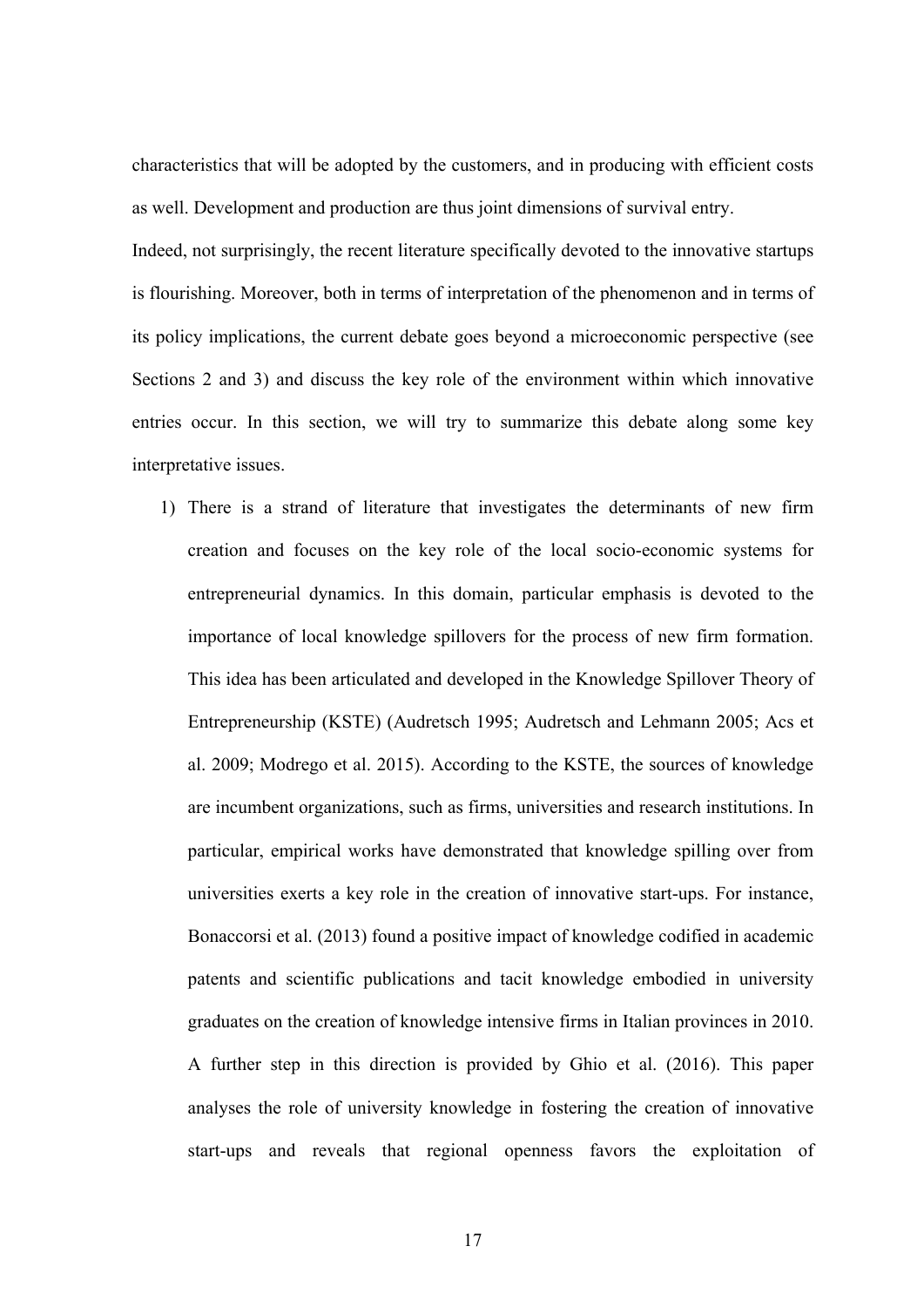geographically distant university knowledge spillovers for the creation of innovative start-ups.

Other sources of knowledge at the local level are represented by incubators and science parks in relation to incumbents and clusters within local areas (see Krafft 2004; Ter Val and Boschma 2011; Boschma and Fornahl 2011; Colombelli, Krafft, Quatraro 2014b; Crespi et al. 2015; Hanley et al. 2015; Boschma, 2015). On this issue, local established firms often have a role to play in enabling spinoff entrepreneurship while also providing exit options for startups through acquisition (Buenstorf 2015). In this context, Gkypali et al. (2016) analyses the contribution of Science and Technology Parks (STP) into the corresponding Regional Innovation System (RIS) performance in terms of innovative activities by local firms. Results from their empirical analysis show that the contribution of the examined STP to the performance of the Western Greece RIS diminishes along with the decrease in investment levels by local incumbents.

While the bulk of the empirical analyses on the KSTE focuses on the size of the local knowledge, this approach often neglects the heterogeneous nature of knowledge. Indeed, Colombelli (2016) shows that not only the amount of knowledge available at the local level, but also the characteristics of that knowledge in terms of variety and similarity play a key role in shaping the creation of innovative start-ups. In particular, results indicate that the higher the variety in the combination of technologies in a region, the higher is the number of innovative start-ups. However, her empirical analysis also suggests that a key condition for the creation of new innovative start-ups is the availability of local knowledge bases stemming from the combination of similar technologies.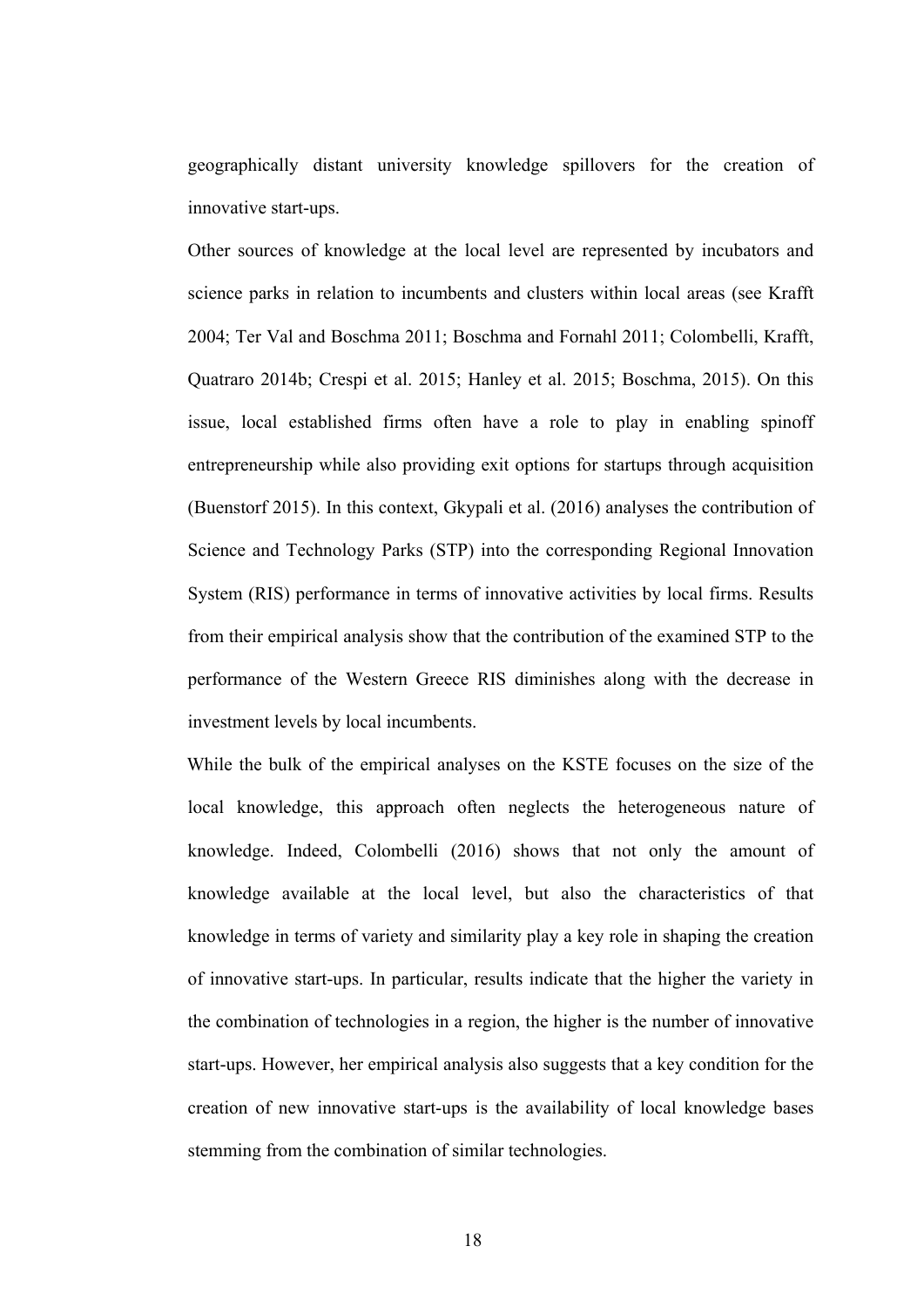- 2) Another stream of literature on innovative startups focuses on academic spin-offs. Many contributions have addressed the issue of managerial and organizational challenges that university spin out companies may face, and the importance of Technology Transfer Offices (TTOs) resources and capabilities to reduce the knowledge gap that new ventures may encounter (Lockett and Wright 2005; Lockett et al. 2005; Croce et al., 2014; Muscio et al., 2015). Partially in contrast with this conventional wisdom, Meoli and Vismara (2016) show that the relationship between the administration of the parent university and the academic spin-offs may be controversial. Indeed, their results confirm that effective administrative support from the parent university leads academics to create more technology-based spin-offs; however, the parent university's administrative inadequacy may lead to a larger number of non-technology-based spin-offs (such as - for instance- consultancy activities). In particular, their empirical evidence reveals a U-shaped relationship between the number of administrative staff within a university and the rate of establishment of non-technology-based spin-offs: when university administrative support is either insufficient or highly bureaucratic, academics react by establishing non-technology-based spin-offs to achieve improved cash and human resource management.
- 3) There is also a wide body of literature that focuses on the personal and social characteristics of the entrepreneur as key determinants of innovative startups performances. For instance, many studies suggest that entrepreneurs' cognitive characteristics, such as intention and motivation, are good predictors of firm entry and post-entry performance (see Vivarelli 2007 and 2013; BarNir 2012; Cortese et al. 2015; Kolstaad and Wiig 2015). By the same token, entrepreneurs' human and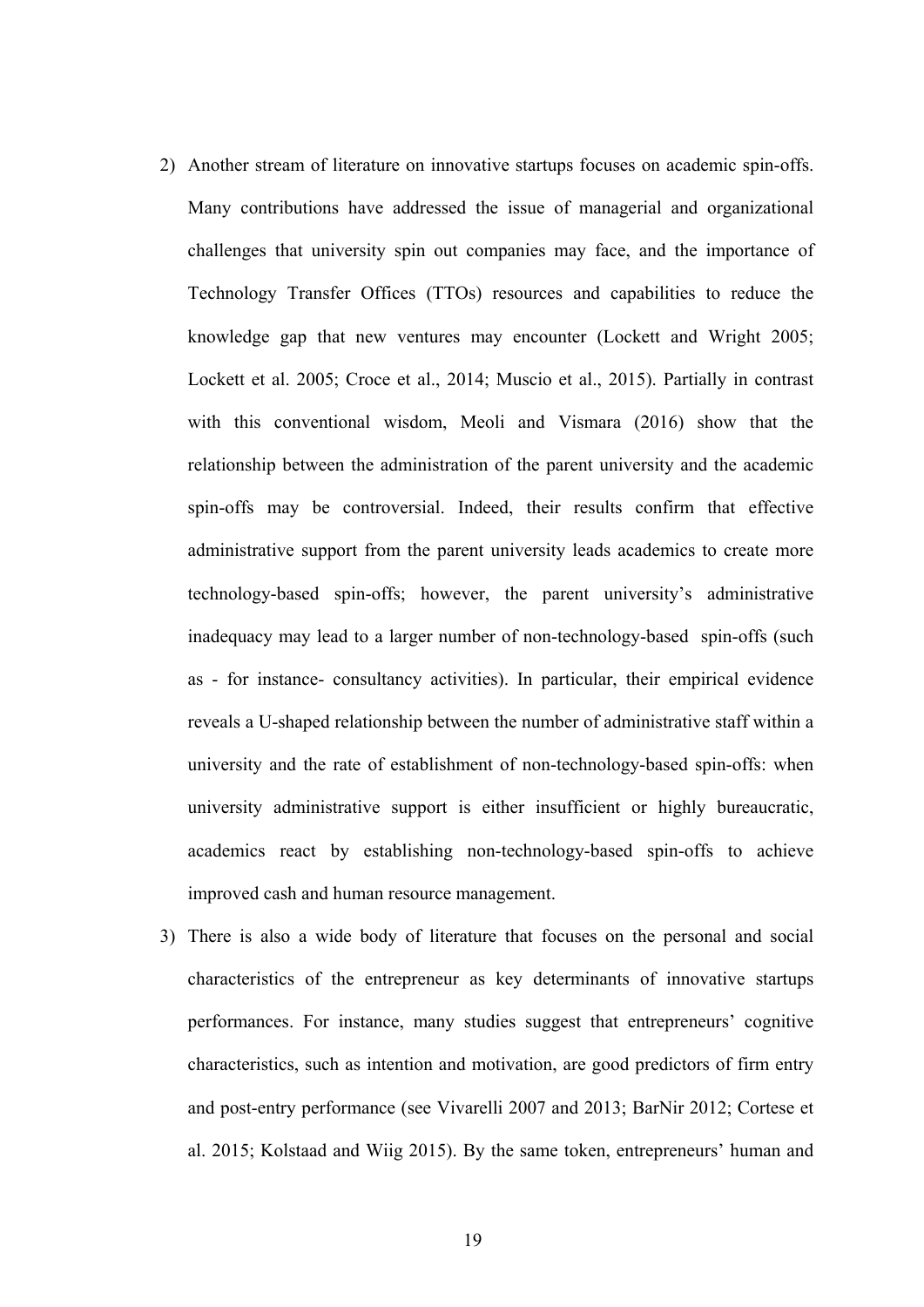social capital are key drivers, as well (Colombo et al. 2004; Colombo and Grilli 2005; BarNir 2012; Szopa 2013; Agarwal and Shah 2014; Cortese et al. 2015; Hafer and Jones 2015; Kaiser and Muller 2015). Moreover, previous studies highlighted the importance of contextual factors, such as family characteristics, network and social support (Söderblom 2015). Also the origin of entrepreneurs, like prior knowledge, past positions and industry experience may affect the development and growth of new firms (Breschi et al. 2014). Finally, empirical evidence reveal a positive link between organizational capital and firm performance (Renko et al. 2009; Cortese et al. 2015).

In this domain, Rojas and Huergo (2016) studies the effects of the characteristics of entrepreneurs on the public financial support for New Technology Based Firms (NTBFs) in Spain. Their results reveal a positive relationship between the probability to participate in the public aid program and entrepreneurs' features like having low experience in management, seeking personal satisfaction, being oriented toward growth and having closer ties to the public system of R&D.

4) Finally, the literature also deeply explores the issue of how innovative start-ups should be funded. The role of venture capitalists (VCs) is here widely acknowledged (Grilli and Murtinu, 2014 and 2015), especially when start-ups are involved in strategic alliances (Kaplan and Lerner 2014; Lindsey 2008; Hsu 2006). Evidence shows that - because of their distinctive abilities - VCs can shape the formation of the alliance, improve its operation, and increase its reputation and valuation. In this framework, Jolink and Niesten (2016) is one of the first attempts to address the impact of VCs on governance decisions for alliances; according to their results, VCs are not only scouts, financiers and coaches, but they can also play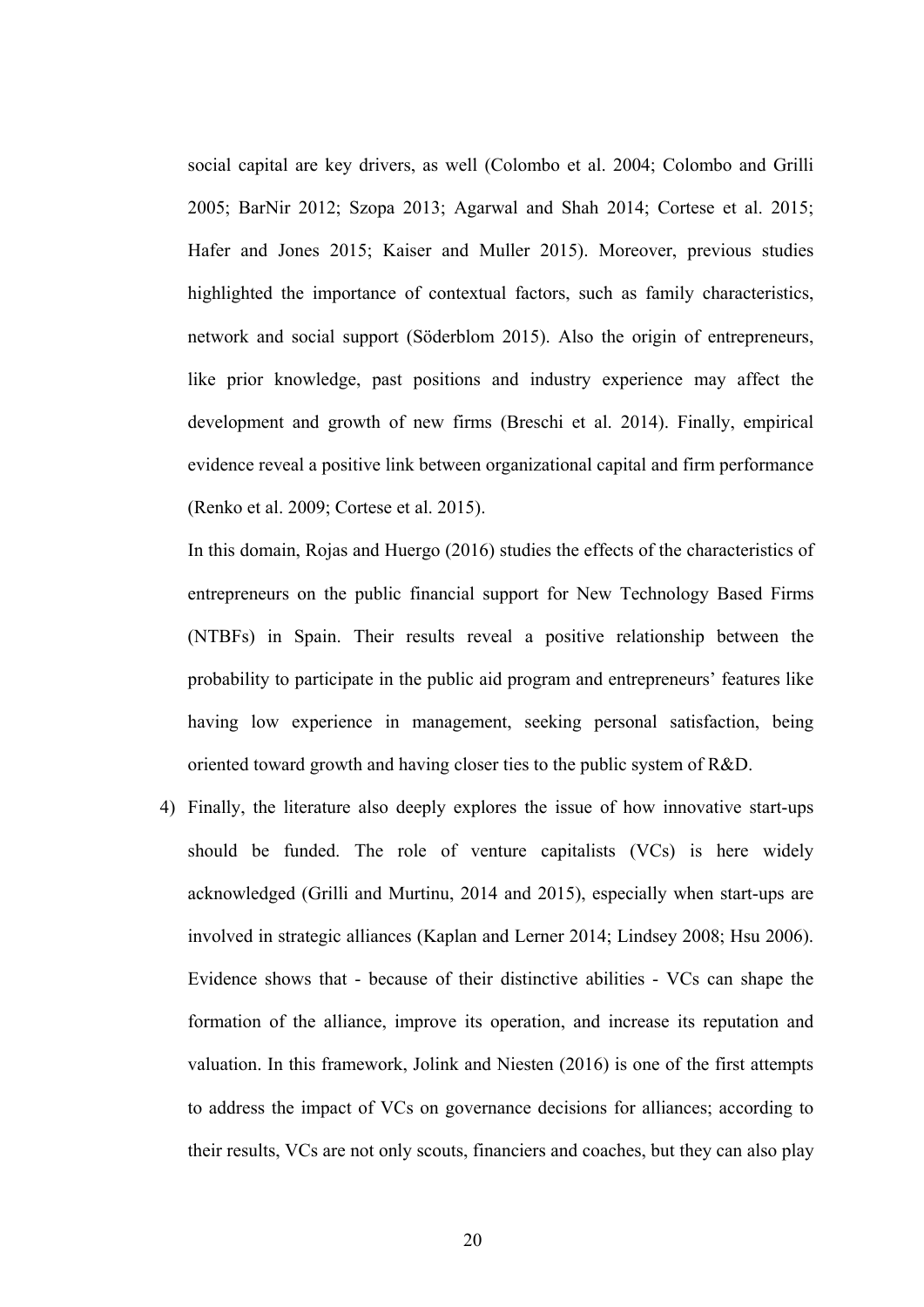a liaison role that has not been previously documented in the literature on innovative start-ups.

#### **6 CONCLUSIONS AND POLICY IMPLICATIONS**

As clarified by Scott Shane (2009 p. 41): "Policy makers believe a dangerous myth. They think that start-up companies are a magic bullet that will transform depressed economic regions, generate innovation, create jobs. This belief is flawed because the typical start-up is not innovative, creates few jobs, and generates little wealth".

What discussed in this paper should be intended as a suggestion to policy makers to move their attention from simple startups to innovative startups as a key source of sustainable value creation. In our view, the interpretative framework and the evidence provided in this study may represent a basis for further interesting investigations, and especially for the identification of key policy issues. In particular, as documented in previous literature (see Section 2), newborn firms are often doomed to early failure, unless characterized by strong innovative drivers (see Section 3). Indeed, as shown in Section 4, innovative ventures exhibit higher survival rates and this is particularly true when process innovation is taken into account: while product innovations may be risky and expose a newborn firm to early failure, process innovations emerge as a safe competitive driver, able to increase the chances of survival (innovation premium). Therefore, both the research investigation and the policy activities should be focused on the circumstances that facilitate the formation of innovative startups and the survival of young innovative firms (see Pellegrino et al., 2012;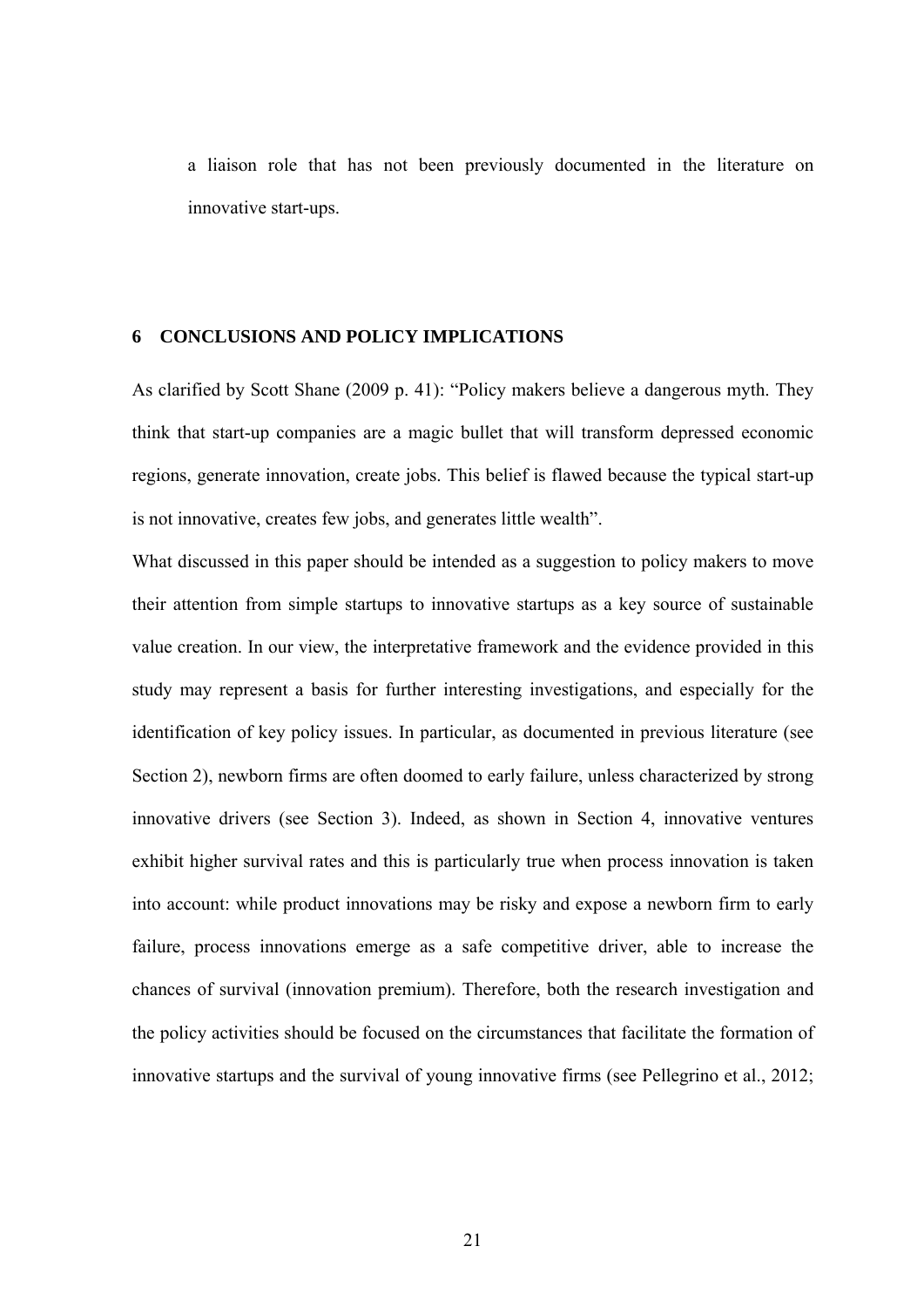García-Quevedo et al., 2014; Czarnitzki and Delanote 2015). Some of these features are analyzed in detail in Section5.

Indeed, the creation and survival of innovative start-ups should become one qualifying point of every policy agenda in both the short- and long-term. Policy makers should focus on shaping a fruitful local/regional innovation system including a variety of interrelated agents like firms, universities, science parks, incubators as well as venture funding organizations. Such a regional innovation system should be able to generate knowledge spillovers, academic spinoffs and the formation of highly specialized human and social capital, including agents such as business angels and venture capitalists. All these factors clearly emerge as facilitating drivers of the innovative startups, which are the bulk of that Schumpeterian "creative destruction" able to foster competitiveness and ultimately economic growth and job creation.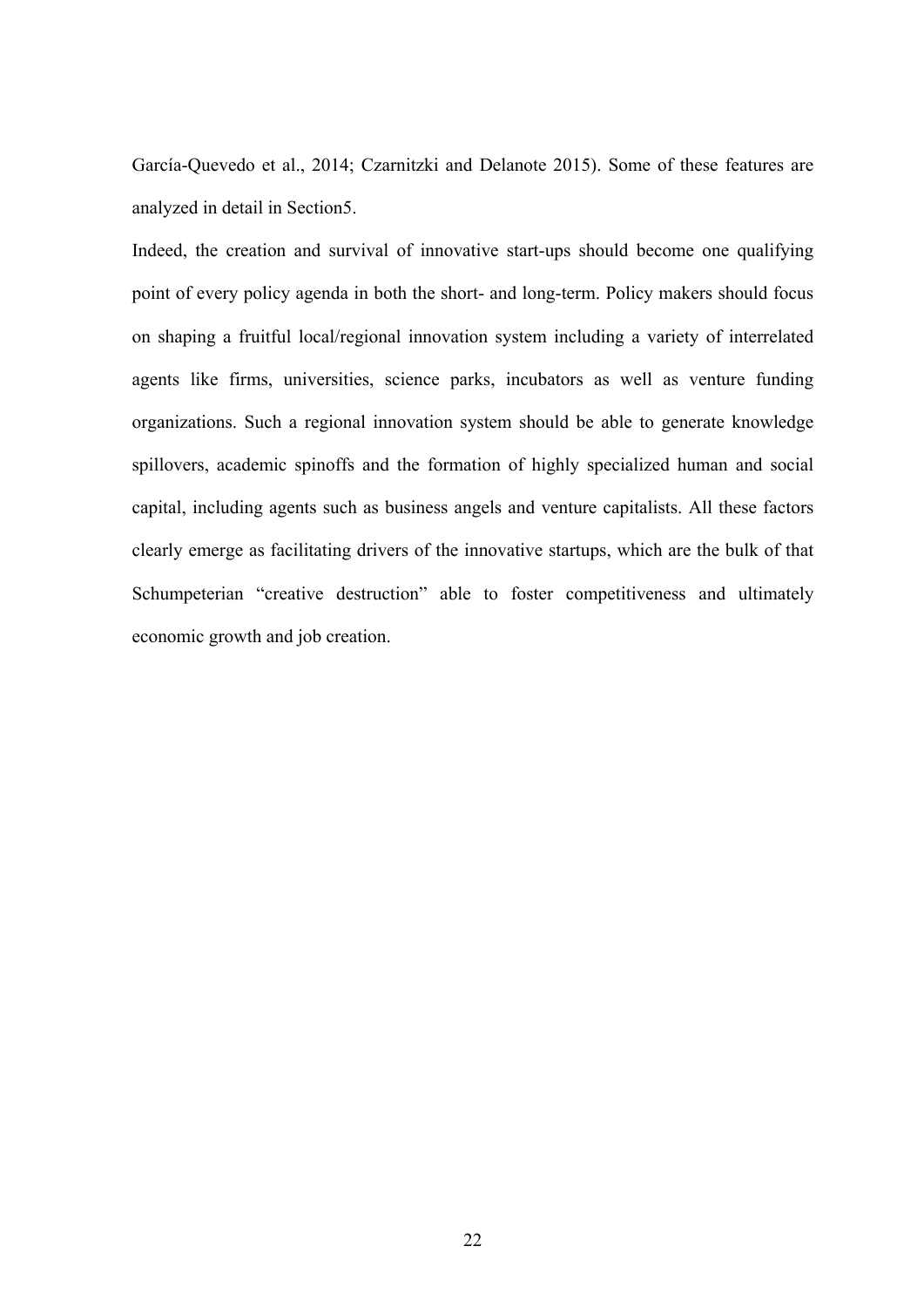#### **References**

Acs, Z. J., & Audretsch,. D. B. (1990). *Innovation and Small Firms*. Cambridge, MA: MIT Press.

Acs, Z.J., Braunerhjelm, P., Audretsch, D.B., & Carlsson, B. (2009). The knowledge spillover theory of entrepreneurship. Small Business Economics, 32(1), 15–30.

Agarwal, R. & Audretsch, D.B. (2001). Does Entry Size Matter? The Impact of the Life Cycle and Technology on Firm Survival. *Journal of Industrial Economics*, 49, 21-43.

Agarwal, R. & Shah, S.K. (2014). Knowledge sources of entrepreneurship: Firm formation by academic, user and employee innovators. *Research Policy*, 43, 1109-1133.

Aghion, P. & Howitt, P. (1992). A Model of Growth Through Creative Destruction, *Econometrica*, 60, 323-51.

Altindag, E., Zehir, C. & Acar, A. Z. (2011). Strategic Orientations and their Effects on Firm Performance in Turkish Family Owned Firms. *Eurasian Business Review* 1 (1) : 18– 36.

Arrighetti, A., & Vivarelli, M. (1999). The Role of Innovation in the Postentry Performance of New Small Firms: Evidence from Italy. *Southern Economic Journal* 65 (4) : 927–39.

Audretsch, D.B. (1991). New-Firm Survival and the Technological Regime. *The Review of Economics and Statistics*, 73, 441-50.

Audretsch, D. B. (1995). *Innovation and Industry Evolution*. Cambridge, MA: MIT Press.

Audretsch, D. B., Keilbach, M. C. & Lehmann, E. E. (2006). *Entrepreneurship and Economic Growth*. Oxford: Oxford University Press.

Audretsch, D.B. & Lehmann, E.E. (2005). Does the knowledge spillover theory of entrepreneurship hold for regions? *Research Policy*, 34, 1191–1202.

Audretsch, D. B., & Mahmood, T. (1995). New Firm Survival: New Results Using a Hazard Function. *Review of Economics and Statistics*, 77 (1), 97–103.

Audretsch, D. B., & Mahmood, T. (1994). Firm Selection and Industry Evolution: The Post-entry Performance of New Firms. *Journal of Evolutionary Economics*, 4, 243-60.

Audretsch, D. B., Santarelli, E. & Vivarelli, M. (1999). Start Up Size and Industrial Dynamics: Some Evidence from Italian Manufacturing. *International Journal of Industrial Organization*, 17 (7), 965–83.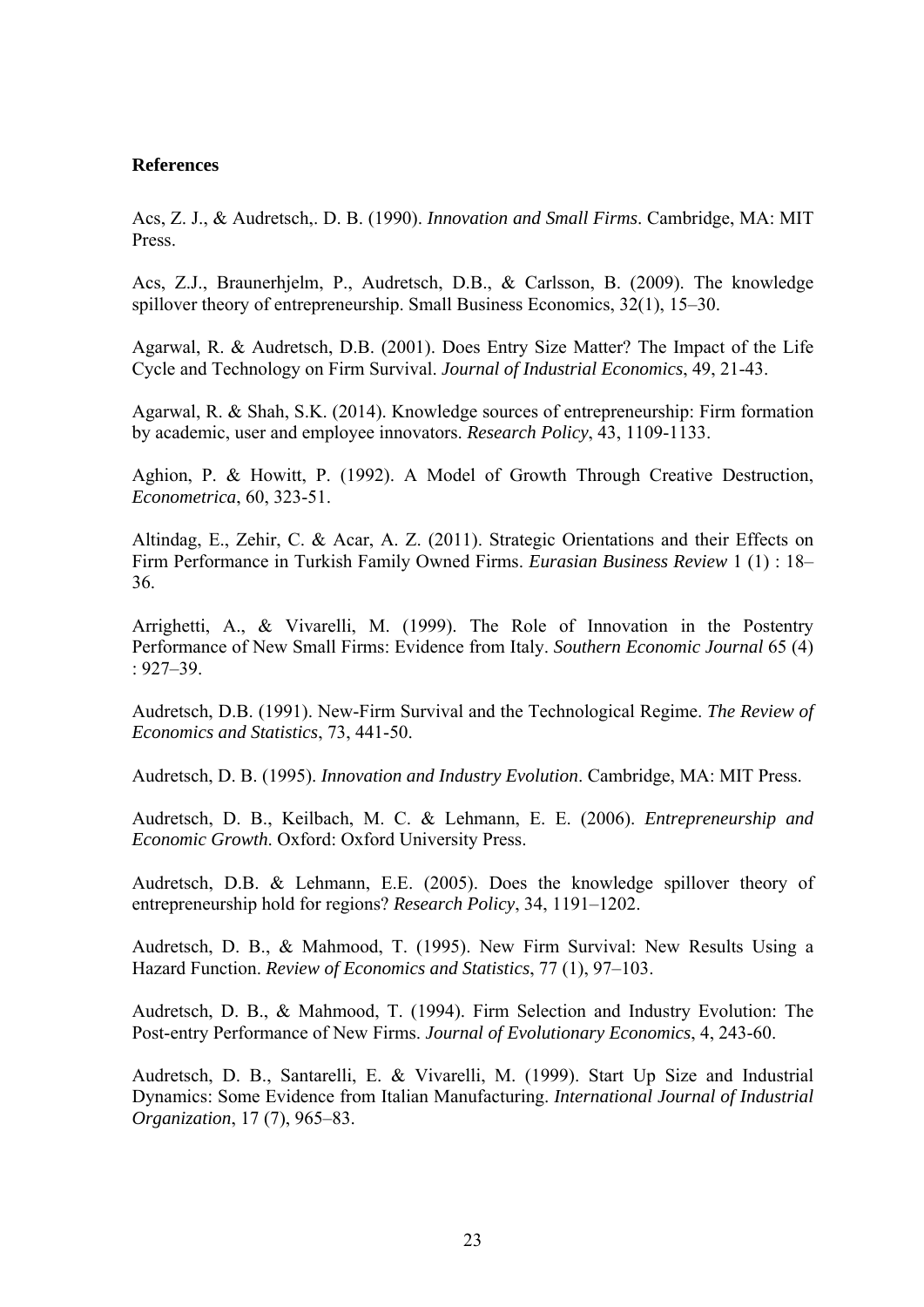Baldwin, J. R., & Gorecki., P. K. (1987). Plant Creation Versus Plant Acquisition: The Entry Process in Canadian Manufacturing. *International Journal of Industrial Organization*, 5 (1), 27–41.

BarNir, A. (2012). Starting technologically innovative ventures: Reasons, human capital, and gender. *Management Decision*, 50, 399-419.

Bartelsman E., Haltiwanger, J. & Scarpetta, S. (2004). Microeconomic Evidence of Creative Destruction in Industrial and Developing Countries. Policy Research Working Paper 3464. World Bank, Policy Research Department, Washington, DC.

Bartelsman, E., Scarpetta, S. & Schivardi, F. (2005). Comparative Analysis of Firm Demographics and Survival: Evidence from Micro-level Sources in OECD Countries. *Industrial and Corporate Change*, 14 (3), 365–91.

Baumol, W. J. (1990). Entrepreneurship: Productive, Unproductive and Destructive. *Journal of Political Economy*, 98 (5), 893–921.

Baumol, W. J. (2005). Entrepreneurship and Invention: Toward Their Microeconomic Value Theory, *AEI-Brookings Joint Center for Regulatory Studies*, related publication n.05-38, Washington, Joint Center.

Baumol, W. J. (2010). *The Microtheory of Innovative Entrepreneurship*. Princeton: Princeton University Press.

Baumol, WJ., Schilling M. & Wolff, E. (2009). The Superstars Inventors and Entrepreneurs: How Were They Educated? *Journal of Economic and Management Strategy*, 18, 711-28.

Beesley, M. E., & Hamilton, R. T (1984). Small Firms' Seedbed Role and the Concept of Turbulence. *Journal of Industrial Economics,* 33 (2), 217–31.

Block, J.H., Kohn, K., Miller, D & Ullrich, K. (2015). *Small Business Economics*, 44(1), 37-54.

Bonaccorsi, A., Colombo, M. G., Guerini, M., & Rossi-Lamastra, C. (2013). University specialization and new firm creation across industries. *Small Business Economics*, 41(4), 837-863.

Boschma, R. (2015). Do spinoff dynamics or agglomeration externalities drive industry clustering? A reappraisal of Steven Klepper's work, *Industrial and Corporate Change*, 24(4), 859-73.

Boschma, R., & Fornahl, D. (2011). Cluster evolution and a roadmap for future research, *Regional Studies*, 45(10), 1295-1298.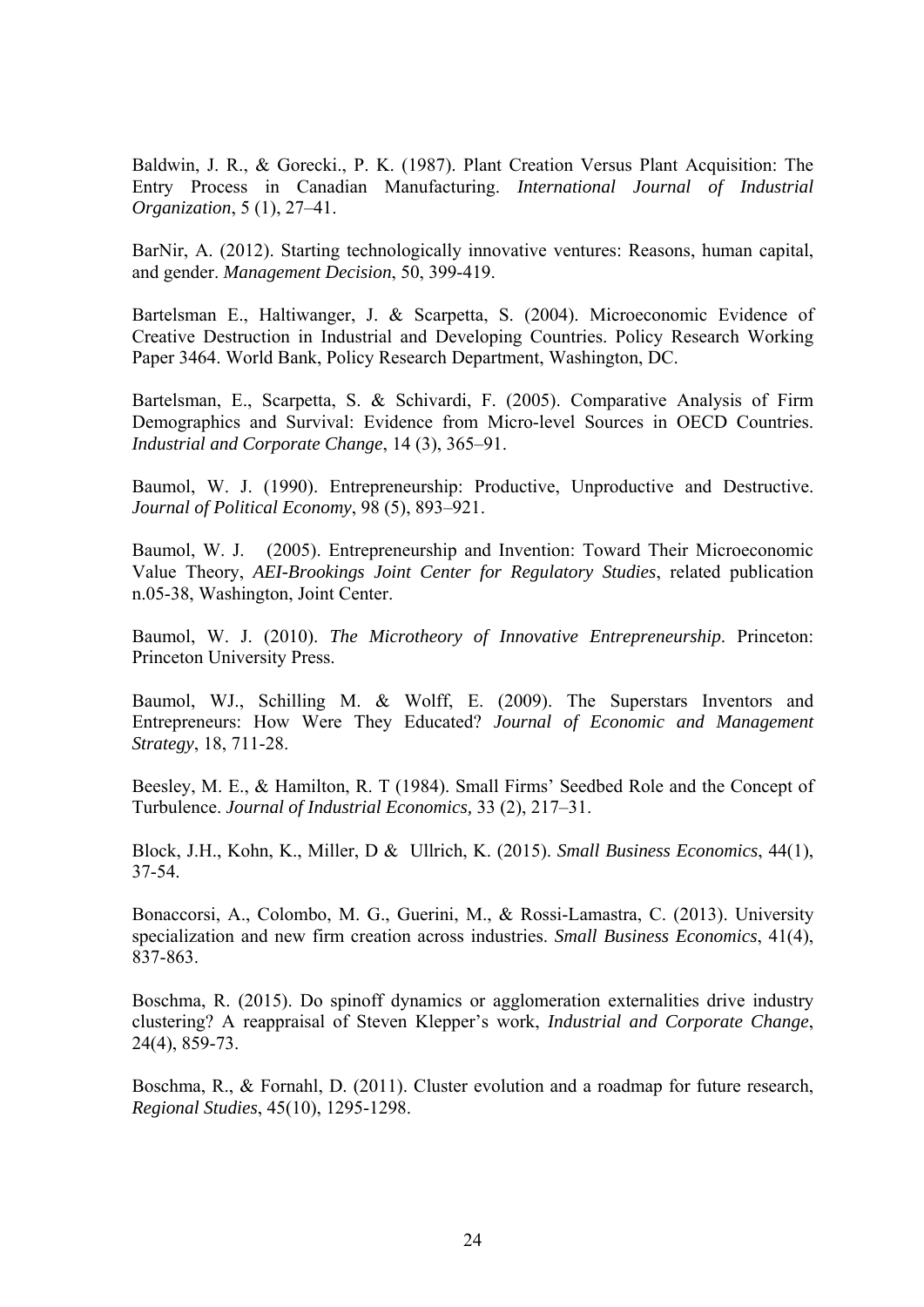Breschi, S., Lenzi, C., Malerba, F. & Mancusi, M.L. (2014). Knowledge-intensive entrepreneurship: sectoral patterns in a sample of European high-tech firms. *Technology Analysis and Strategic Management*, 26, 751-764.

Bruderl, J. & Schussler, R. (1990). Organizational Mortality: The Liabilities of Newness and Adolescence. *Administrative Science Quarterly*, 35, 530–547.

Buenstorf, G. (2015). Schumpeterian incumbents and industry evolution, *Journal of Evolutionary Economics*, DOI 10.1007/s00191-015-0423-7.

Caves, R. & Porter, M. (1977). From Entry Barriers to Mobility Barriers. *Quarterly Journal of Economics*, 91, 241-261.

Cefis, E., & Marsili, O. (2005). A Matter of Life and Death: Innovation and Firm Survival. *Industrial and Corporate Change,* 14 (6), 1167–92.

Cefis, E., & Marsili, O. (2006). Survivor: The Role of Innovation in Firm's Survival. *Research Policy*, 35(5), 626–41.

Coad, A., & Rao, R. (2008). Innovation and Firm Growth in High-tech Sectors: A Quantile Regression Approach. *Research Policy*, 37(4), 633–48.

Colombelli, A. (2016). The impact of local knowledge bases on the creation of innovative start-ups in Italy *Small Business Economics*, forthcoming.

Colombelli, A., Krafft, J. & Quatraro, F. (2013). Properties of knowledge base and firm survival: Evidence from a sample of French manufacturing firms. *Technological Forecasting and Social Change*, 80 (8), 1469–84.

Colombelli, A., Krafft, J. & Quatraro, F. (2014a). High Growth Firms and Technological Knowledge: Do gazelles follow exploration or exploitation strategies? *Industrial and Corporate Change*, 23(1), 261-291.

Colombelli, A., Krafft, J. & Quatraro, F. (2014b). The emergence of new technology-based sectors in European regions : A proximity-based analysis of nanotechnology. *Research Policy*, 43(10), 1681-1696.

Colombo, M. G., Delmastro, M., & Grilli, L. (2004). Entrepreneurs' Human Capital and the Start-up Size of New Technology-based Firms. *International Journal of Industrial Organization,* 22 (8-9), 1183–211.

Colombo, M. G., & Grilli, L. (2010). On Growth Drivers of High-tech Start-ups: Exploring the Role of Founders'Human Capital and Venture Capital. *Journal of Business Venturing,* 25 (6), 610–26.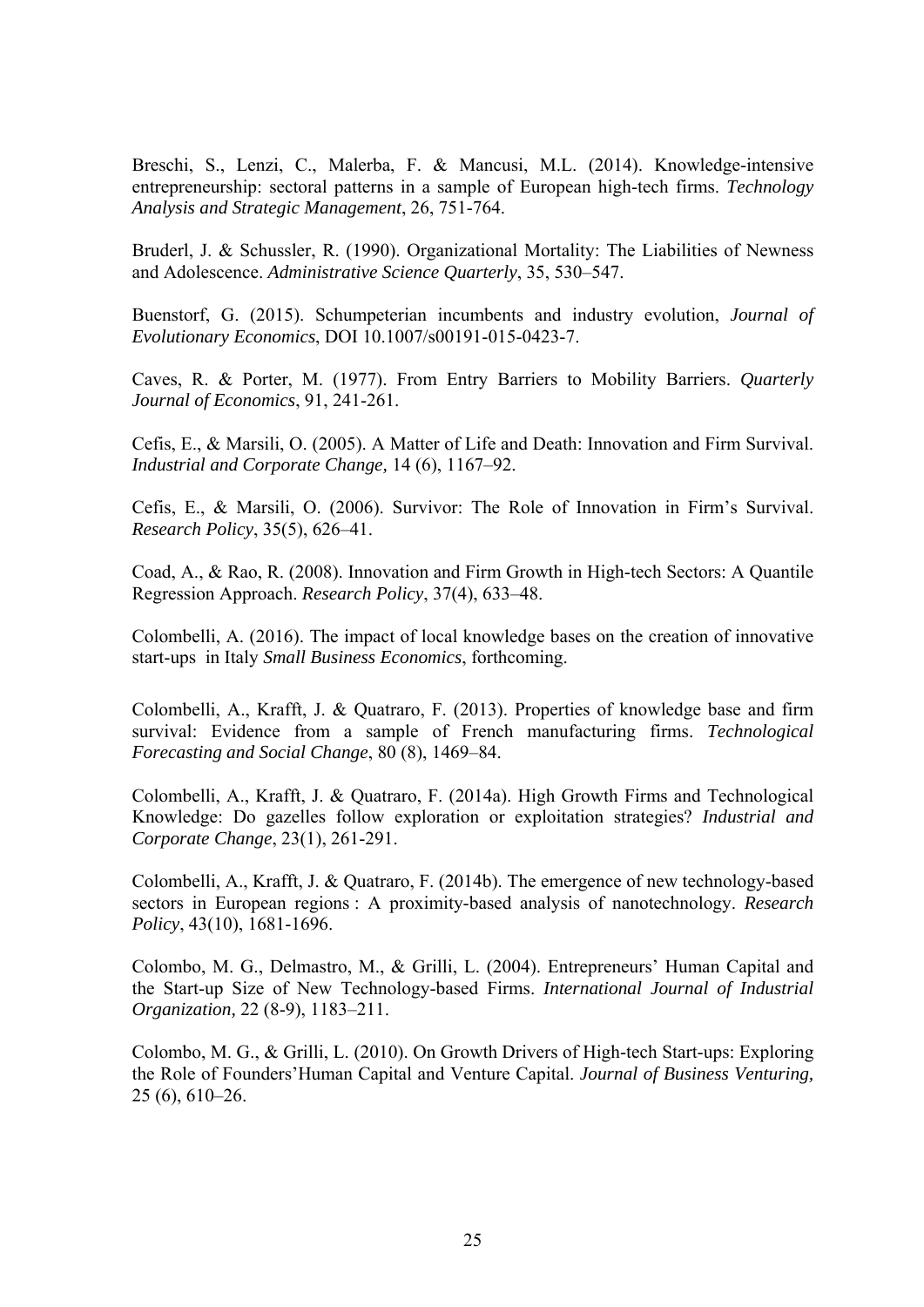Cortese, C.G., Ghislieri, C., Molino, M., Mercuri, A., Colombelli, A., Cantamessa, M., Paolucci, E., Carossa, M. & Carpaneto, A. (2015), Promuovere lo sviluppo delle start-up. *Sviluppo e Organizzazione*, 265, 69-78.

Crespi, F., Ghisetti, C. & Quatraro, F. (2015). Environmental and innovation policies for the evolution of green technologies: a survey and a test. *Eurasian Business Review*, 5(2), 343-370.

Croce, A., Grilli, L. & Murtinu, S. (2014). Venture capital enters academia: an analysis of university-managed funds. *Journal of Technology Transfer*, 39(5), 688-715.

Czarnitzki, D & Delanote, J. (2015). R&D policies for young SMEs: input and output effects. *Small Business Economics,* 45(3), 465-85.

Dejardin, M. (2011). Linking Net Entry to Regional Economic Growth. *Small Business Economics,* 36 (4), 443–60.

De Jong, J.P.J. &Marsili, O. (2015). The distribution of Schumpeterian and Kirznerian opportunities. *Small Business Economics*, 44(1), 19-35.

Dosi, G. (1988). Sources, Procedures and Microeconomic Effects of Innovation. *Journal of Economic Literature*, 26, 1120-71.

Dosi, G., & Nelson, R. R. (2013). The Evolution of Technologies: An Assessment of the State-of-the-Art. *Eurasian Business Review,* 3 (1), 3–46.

Dunne, T., Roberts, M. J., & Samuelson, L. (1989). The Growth and Failure of US Manufacturing Plants. *Quarterly Journal of Economics,* 104(4), 671–98.

Esteve-Pérez S., Sanchis, A., & Sanchis, J. A. (2004). The Determinants of Survival of Spanish Manufacturing Firms. *Review of Industrial Organization,* 25 (3), 251–73.

Evans, D. (1987). Tests of Alternative Theories of Firm Growth. *Journal of Political Economy*, 95, 657-74.

Evans, D. S., & Leighton, L. S. (1990). Small Business Formation by Unemployed and Employed Workers. *Small Business Economics,* 2 (4), 319–30.

Foti, A., & Vivarelli., M. (1994). An Econometric Test of the Self-employment Model: The case of Italy. *Small Business Economics,* 6 (2), 81–93.

Freeman, C., Clark, J. & Soete, L. (1982). *Unemployment and Technical Innovation.* London: Pinter.

Freeman, C. & Soete, L. (eds) (1987). *Technical Change and Full Employment*. Oxford: Basil Blackwell.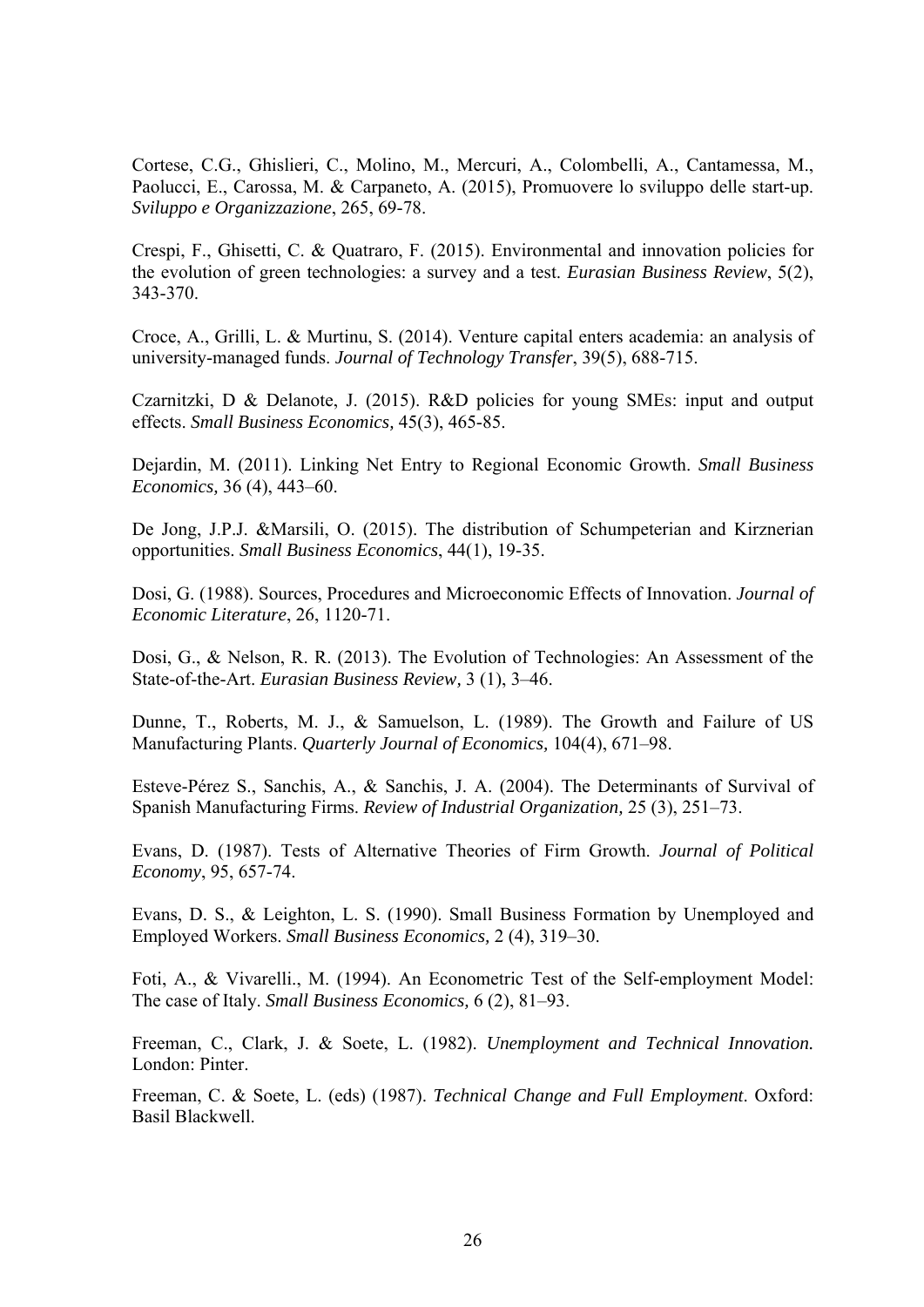García-Quevedo, J., Pellegrino, G. & Vivarelli, M. (2014). R&D Drivers and Age: Are Young Firms Different?. *Research Policy*, 43, 1544-56.

Geroski, P. A. (1995). What do We know about Entry? *International Journal of Industrial Organization,* 13 (4), 421–40.

Ghio, N., Guerini, M. & Rossi-Lamastra, C..(2016). University knowledge and the creation of innovative start-ups: An analysis of the Italian case. *Small Business Economics*, forthcoming.

Gkypali, A., Kokkinos, V., Boura, C. & Tsekouras, K. (2016). Revisiting the role of Science & Technology Parks in the Heart of the Fiscal Austerity Era: The case of a lagging Greek RIS. *Small Business Economics*, forthcoming.

Gkypali, A., Rafailidis, A. & Kostas Tsekouras (2015). Innovation and export performance: do young and mature innovative firms differ? *Eurasian Business Review*, 5(2), 397-415.

Grilli, L. & Murtinu, S. (2014). Government, venture capital and the growth of European high-tech entrepreneurial firms. *Research Policy*, 43(9), 1523-43.

Grilli, L. & Murtinu, S. (2015). New technology-based firms in Europe: market penetration, public venture capital, and timing of investment, *Industrial and Corporate Change*, 24(5), 1109-48.

Hafer, R.W. & Jones, G. (2015). Are entrepreneurship and cognitive skills related? Some international evidence. *Small Business Economics*, 44(2), 283-298.

Hall, B. H. (1987). The relationship between firm size and firm growth in the US manufacturing sector. *The Journal of Industrial Economics*, 35, 583-606.

Hanley, A., Liu, W.H. & Vaona, A. (2015). Credit depth, government intervention and innovation in China: evidence from the provincial data. *Eurasian Business Review*, 5(1), 73-98.

Helmers C., & Rogers,M. (2010). Innovation and the Survival of New Firms in the UK. *Review of Industrial Organization*, 36, 227-248.

Hsu, D. H. (2006). Venture capitalists and cooperative start-up commercialization strategy. *Management Science*, 52(2), 204–219.

Johnson, P. S. (2005). Targeting Firm Births and Economic Regeneration in a Lagging Region. *Small Business Economics*, 24 (5), 451–64.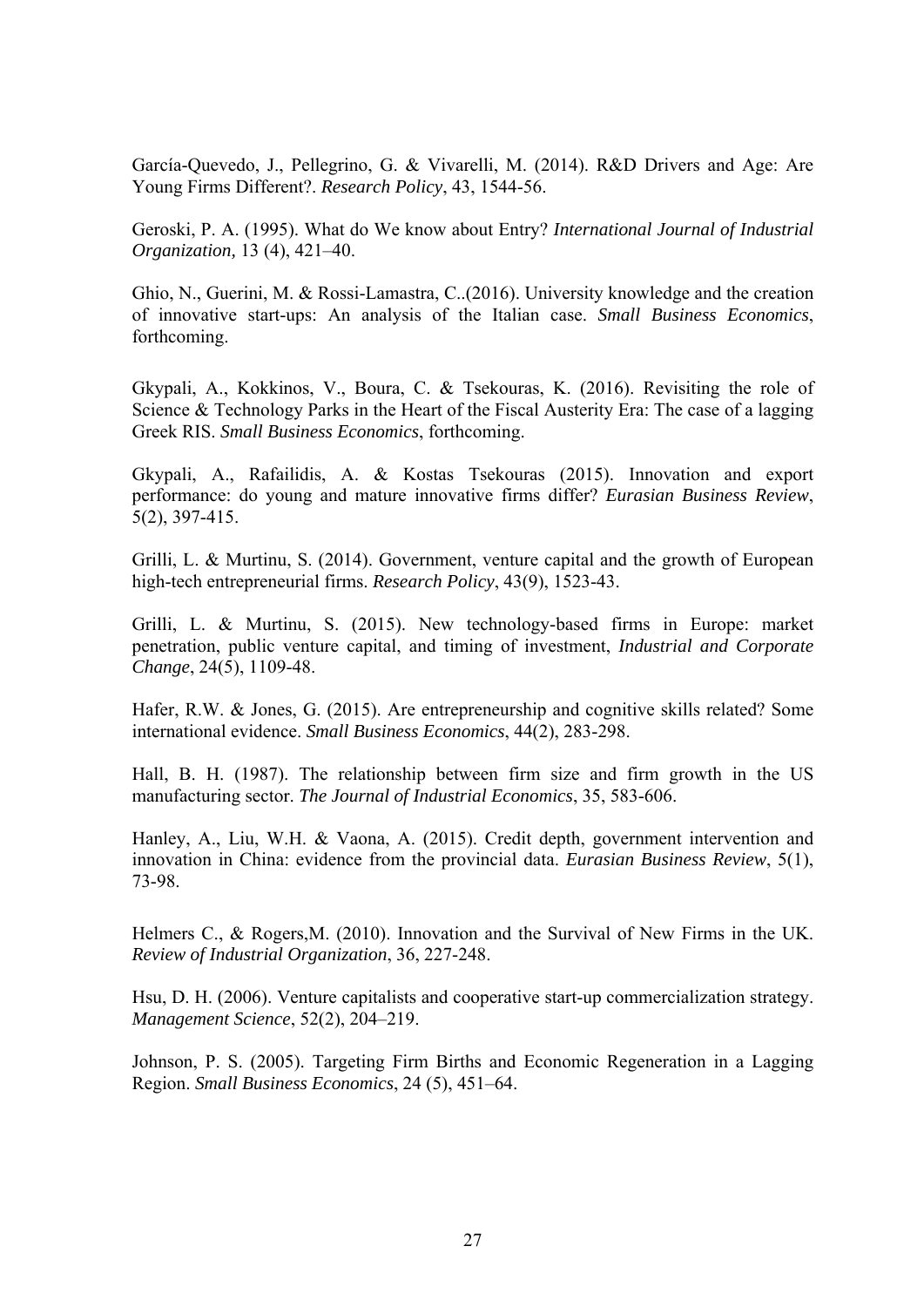Jolink, A. & Niesten, E. (2016). The Impact of Venture Capital on Governance Decisions in Collaborations with Start-ups. *Small Business Economics*, forthcoming this special issue.

Jovanovic, B. (1982). Selection and evolution of industry. *Econometrica*, 50, 649–670.

Kaiser, U & Muller B. (2015). Skill heterogeneity in startups and its development over time. *Small Business Economics*, 45(4), 787-804.

Kalbfleisch, J.D. & Prentice, R.L. (1980). *Statistical Analysis of Failure Time Data*, New York: Wiley.

Kaplan, E. L., & Meier, P. (1958). Non-parametric Estimation from Incomplete Observations. *J. Am. Stat. Assoc.*, 53, 457–481.

Kaplan, S. & Lerner, J. (2014). Venture capital data: Opportunities and challenges. NBER-CRIW conference on measuring entrepreneurial businesses: Current knowledge and challenges, December 2014.

Klepper, S. (1996). Entry, Exit, Growth, and Innovation over the Product Life Cycle. *American Economic Review*, 86(3), 562-83.

Klepper, S. (1997). Industry Life Cycles. *Industrial and Corporate Change*, 6, 145-81.

Koellinger, P., & Thurik, A. R. (2012). Entrepreneurship and the Business Cycle. *Review of Economics and Statistics,* 94 (4), 1143–56.

Kolstad, I. &Wiig, A. (2015). Education and entrepreneurial success. *Small Business Economics*, 44(4), 783-796.

Krafft, J. (2004). Entry, Exit and Knowledge: Evidence from a cluster in the infocommunications. *Research Policy*, 33(10), 1687-1706.

Lindsey, L. (2008). Blurring firm boundaries: The role of venture capital in strategic alliances. *The Journal of Finance*, 63(3), 1137–1168.

Lockett, A., & Wright, M. (2005). Resources, capabilities, risk capital and the creation of university spin-out companies. *Research Policy*, 34, 1043–1057.

Lockett, A., Siegel, D., Wright, M., & Ensley, M.D. (2005). The creation of spin-off firms at public research institutions: managerial and policy implications. *Research Policy*, 34, 981–993.

Lotti, F., Santarelli, E. & Vivarelli, M. (2003). Does Gibrat's Law Hold Among Young, Small Firms? *Journal of Evolutionary Economics*, 13, 213-35.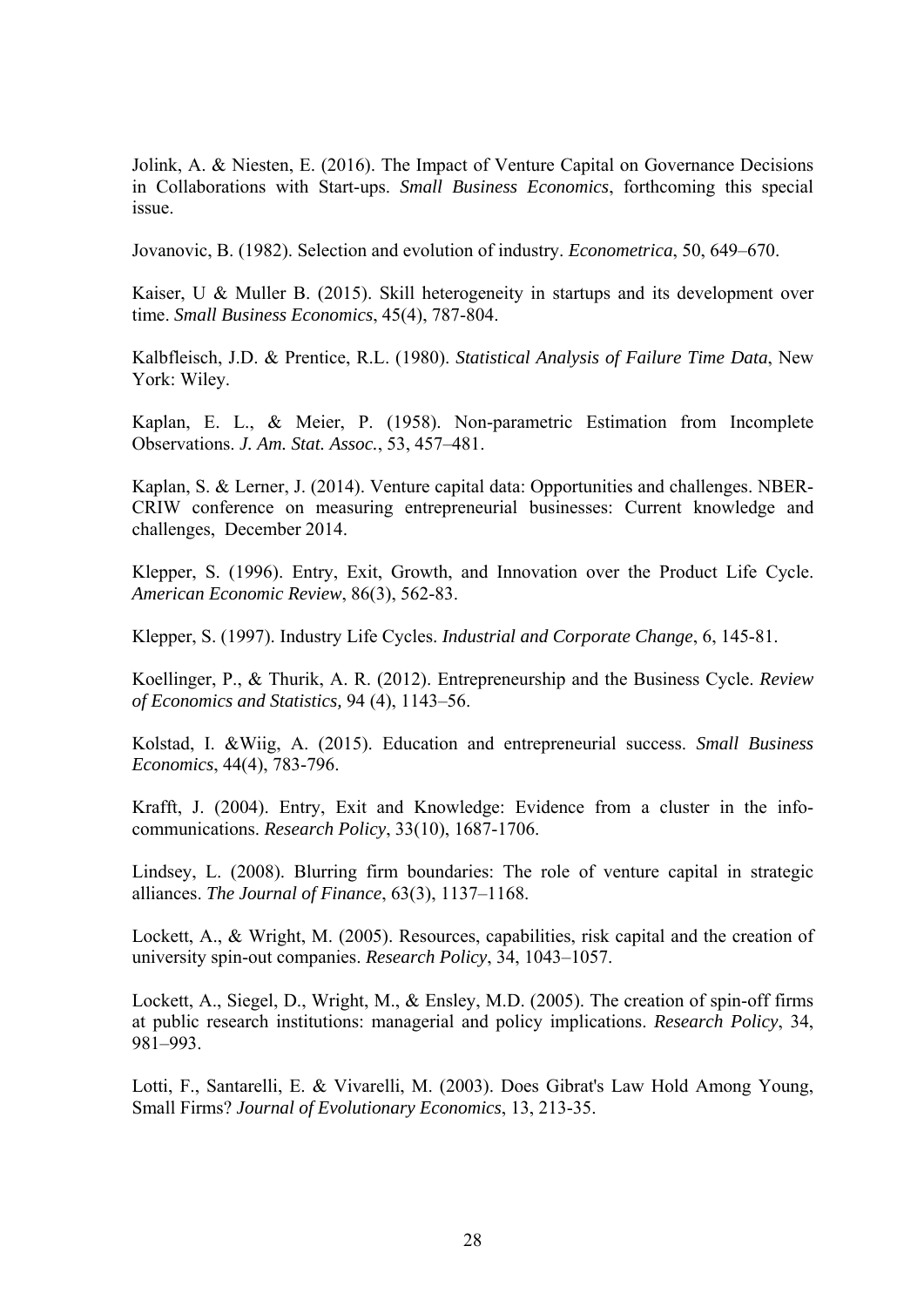Lotti, F., Santarelli, E. & Vivarelli, M. (2009). Defending Gibrat's Law as a Long-Run Regularity. *Small Business Economics*, 32, 31-44.

Malchow-Møller, N., Schjerning, B. & Sørensen, A. (2011). Entrepreneurship, Job Creation and Wage Growth. *Small Business Economics,* 36 (1), 15–32.

Mata, J., & Portugal, P. (1994). Life duration of new firms. *Journal of Industrial Economics*, 42, 227–246.

Mata, J., Portugal, P. & Guimaraes, P. (1995). The Survival of New Plants: Start-up Conditions and Post-entry Evolution. *International Journal of Industrial Organization*, 13 (4), 459–82.

Meoli, M. & Vismara, S. (2016), University support and the creation of technology and non-technology academic spin-offs. *Small Business Economics*, forthcoming.

Mitra, A. & Jha, A.K. (2015). Innovation and employment: a firm level study of Indian industries. *Eurasian Business Review,* 5(1), 45-71.

Modrego, F., McCann, P., Foster, W.E. & Olfert, M.R. (2015). Regional entrepreneurship and innovation in Chile: a knowledge matching approach. *Small Business Economics*, 44(3), 685-703.

Mueller, S. & Stegmaier, J. (2015). Economic failure and the role of plant age and size. *Small Business Economics*, 44(3), 621-638.

Muscio, A., Quaglione, D. & Vallanti, G. (2015), University regulation and universityindustry interaction: a performance analysis of Italian academic departments, *Industrial and Corporate Change*, 24(5), 1047-79.

OECD (2003), *The Sources of Economic Growth in OECD Countries*, Paris.

Oxenfeldt, A. R. (1943). *New Firms and Free Enterprise: Pre-War and Post-War Aspects*. Washington, DC: American Council on Public Affairs.

Pellegrino, G., Piva, M. & Vivarelli, M. (2012), Young Firms and Innovation: A Microeconometric Analysis. *Structural Change and Economic Dynamics*, 23, 329-40.

Quatraro, F. & Vivarelli, M. (2015). Drivers of Entrepreneurship and Post-entry Performance of Newborn Firms in Developing Countries. *World Bank Research Observer*, 30, 277–305.

Raspe, O., & Van Oort, F. G. (2008). Firm Growth and Localized Knowledge Externalities. *Journal of Regional Analysis and Policy*, 38 (2), 100–16.

Reid, G. C. (1991). Staying in Business. *International Journal of Industrial Organization,* 9 (4), 545–56.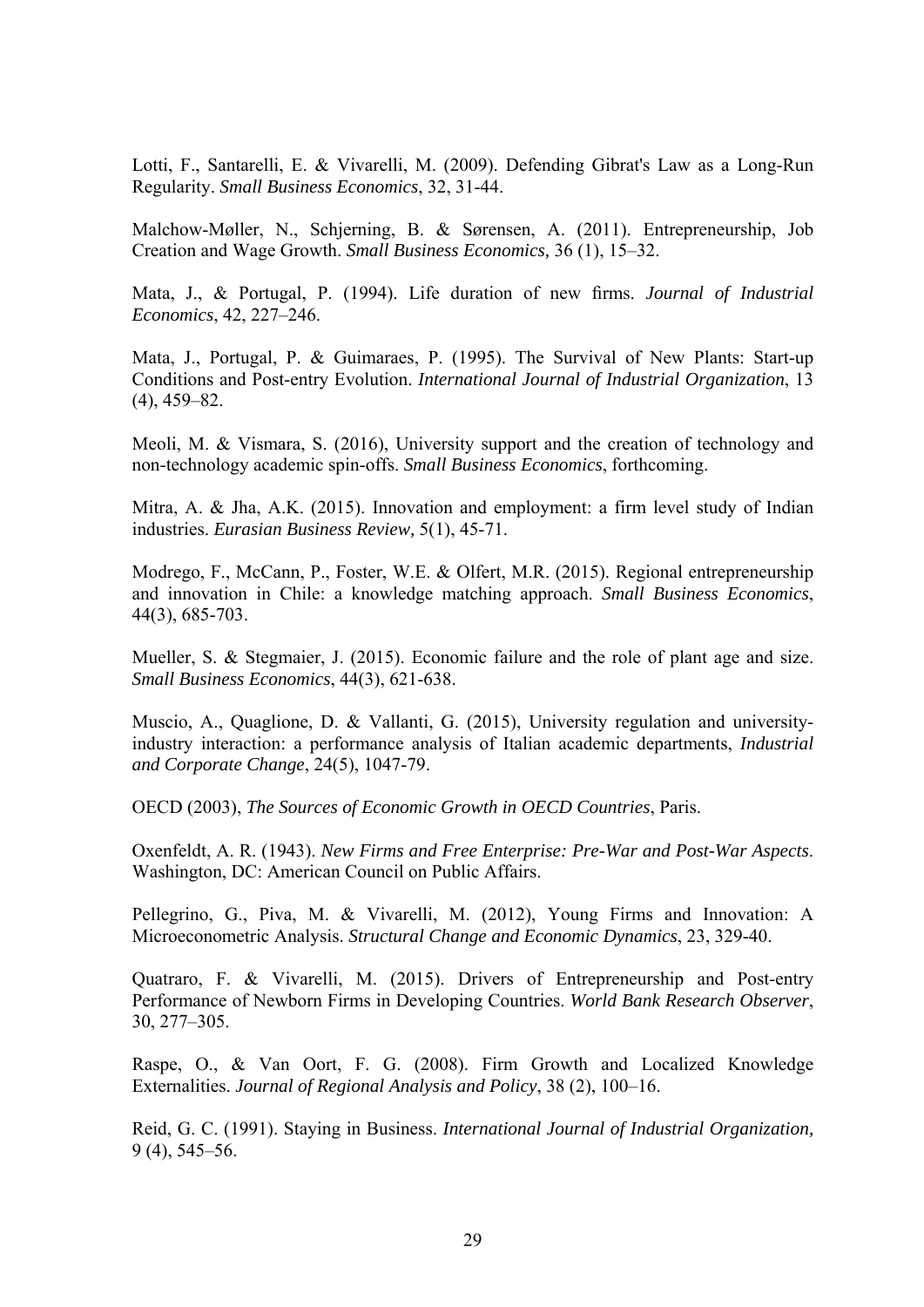Renko, M., Carsrud, A., & Brännback, M. (2009). The effect of a market orientation, entrepreneurial orientation, and technological capability on innovativeness: A study of young biotechnology ventures in the United States and in Scandinavia. *Journal of Small Business Management*, 47, 331-369.

Rocha, V., Carneiro, A. & Varum, C.A. (2015). Entry and exit dynamics of nascent business owners. *Small Business Economics*, 45(1), 63-84.

Rojas, F. & Huergo, E. (2016). Characteristics of entrepreneurs and public support for NTBFs. *Small Business Economics*, forthcoming.

Santarelli, E. (2006). Introduction, in E. Santarelli (ed.), *Entrepreneurship, Growth, and Innovation: The Dynamics of Firms and Industries*, New York, Springer, xiii-xx.

Santarelli, E., & Vivarelli, M. (2002). Is Subsidizing Entry an Optimal Policy? *Industrial and Corporate Change,* 11 (1), 39–52.

Santarelli, E., & Vivarelli, M. (2007). Entrepreneurship and the Process of Firms' Entry, Survival and Growth. *Industrial and Corporate Change*, 16 (3), 455–88.

Schumpeter, J. A. (1934). *The Theory of Economic Development*. Cambridge, MA: Harvard University Press.

Schumpeter, J. A. (1939). *Business Cycles: A Theoretical, Historical and Statistical Analysis of the Capitalist Process*. New York: McGraw-Hill.

Schumpeter, J. A. (1943). *Capitalism, Socialism and Democracy*. New York: Harper.

Shane, S. (2009). Why Encouraging More People To Become Entrepreneurs Is Bad Public Policy. *Small Business Economics,* 33 (2), 141–9.

Söderblom, A., Samuelsson, M., Wiklund, J. & Sandberg, R. (2015). Inside the black box of outcome additionality: Effects of early-stage government subsidies on resource accumulation and new venture performance. *Research Policy*, 44, 1501-1512.

Storey, D. J. (1991). The Birth of New Firms – Does Unemployment Matter? A Review of the Evidence. *Small Business Economics,* 3 (3), 167–78.

Storey, D. J. (1994). *Understanding the Small Business Sector*. London: Routledge.

Sutton, J. (1997). Gibrat's legacy. *Journal of Economic Literature*, 35, 40-59.

Szopa, A. (2013). Intellectual capital and business performance in university spin-off companies. In Ordóñez de Pablos, P.a, Tennyson, R.b, Zhao, J. (eds) *Intellectual Capital Strategy Management for Knowledge-Based Organizations*, Hershey: PA, Business Science Reference, pp. 215-224.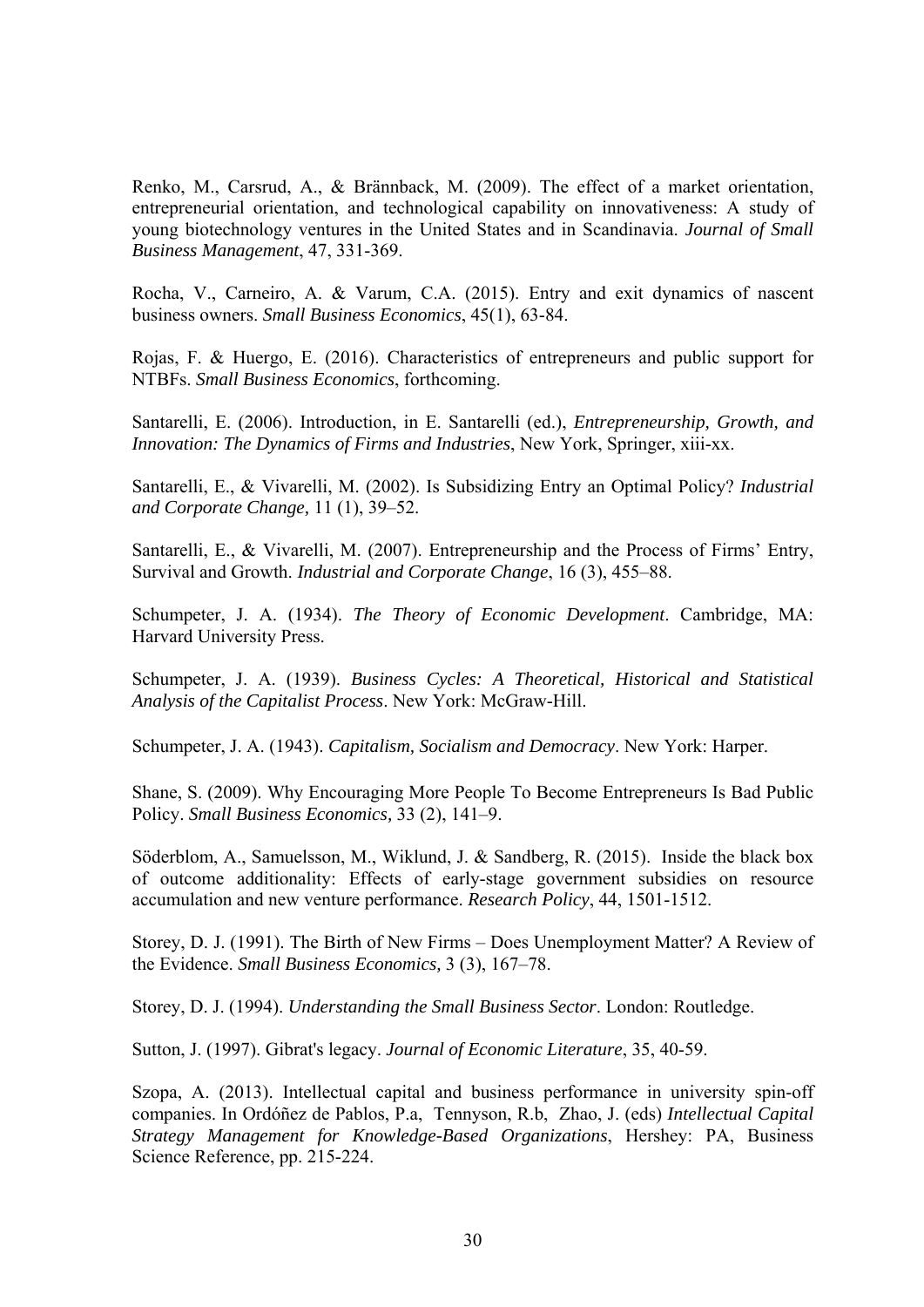Ter Val, A., & Boschma, R. (2011). Co-evolution of firms, industries and networks in space. *Regional Studies*, 45(7), 919-933.

van Praag, M. C., & Versloot, P. H. (2007). What Is the Value of Entrepreneurship?, A Review of Recent Research. *Small Business Economics,* 29 (4), 351–82.

Vivarelli, M. (2007). *Entry and Post-Entry Performance of Newborn Firms*. London: Routledge.

Vivarelli, M. (2013). Is Entrepreneurship Necessarily Good? Microeconomic Evidence from Developed and Developing Countries. *Industrial and Corporate Change* 22 (6), 1453–95.

Vivarelli, M., & Audretsch, D. B. (1998). The Link between the Entry Decision and Postentry Performance: Evidence from Italy. *Industrial and Corporate Change* 7 (3), 485–500.

Wagner, J. (1994). The post-entry performance of new small firms in German manufacturing industries. *The Journal of Industrial Economics*, 42, 141-154.

Wennekers, S., & Thurik, A. R. (1999). Linking Entrepreneurship and Economic Growth. *Small Business Economics,* 13 (1), 27–55.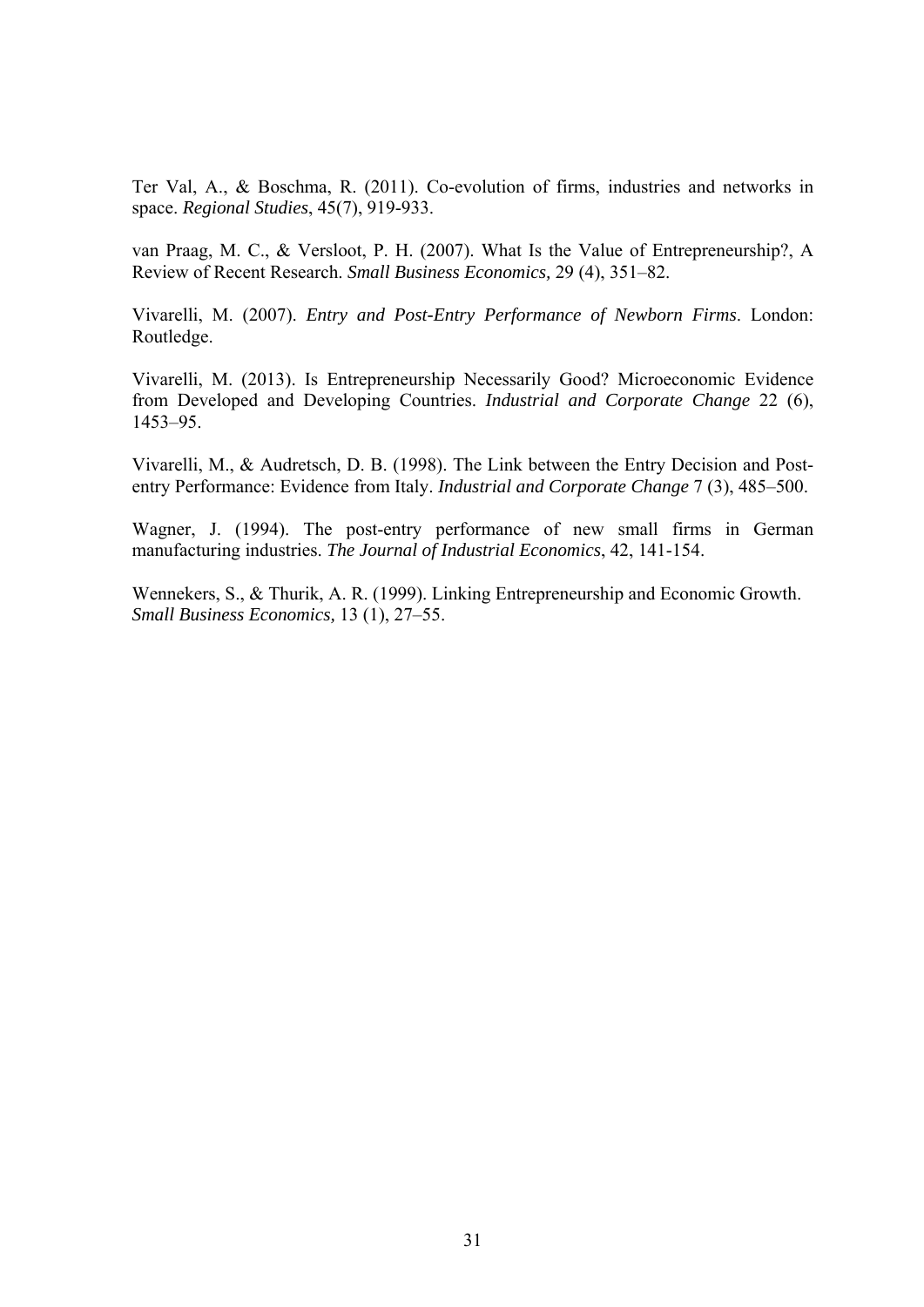| <b>Variable</b> | <b>Measure</b>                                                | <b>Time</b> |
|-----------------|---------------------------------------------------------------|-------------|
| Survival time   | Elapsed years since 2000 to exit                              |             |
| Innovator       | Dummy equal to 1 if the young company is an innovator, $0$    | 1998-       |
|                 | otherwise                                                     | 2000        |
| Product         | Dummy equal to 1 if the young company is a product innovator, | 1998-       |
| Innovator       | 0 otherwise                                                   | 2000        |
| <i>Process</i>  | Dummy equal to 1 if the young company is a process innovator, | 1998-       |
| Innovator       | 0 otherwise                                                   | 2000        |
| Prod&Proc       | Dummy equal to 1 if the young company is both a product and   | 1998-       |
|                 | a process innovator, 0 otherwise                              | 2000        |
| Age             | Logarithm of firms age                                        | 2000        |
| Agesq           | Square of Age                                                 | 2000        |
| <i>Size</i>     | Logarithm of firm sales                                       | 2000        |
| <b>Sizesq</b>   | Square of Firm Size                                           | 2000        |

**Table 1 – Variable used in the empirical analysis** 

# **Table 2 – Descriptive statistics**

| Variable                 | Obs  | Mean   | Std.Dev. | Min    | Max    |
|--------------------------|------|--------|----------|--------|--------|
| Survival time            | 1090 | 5.4445 | 2.3310   | 0.0000 | 7      |
| Innovator                | 1090 | 0.4927 | 0.5002   | 0.0000 | 1.0000 |
| <i>Product Innovator</i> | 1090 | 0.4202 | 0.4938   | 0.0000 | 1.0000 |
| <i>Process Innovator</i> | 1090 | 0.3073 | 0.4616   | 0.0000 | 1.0000 |
| Prod&Proc                | 1090 | 0.2349 | 0.4241   | 0.0000 | 1.0000 |
| Age                      | 1090 | 1.1077 | 0.5975   | 0.0000 | 1.7918 |
| Agesq                    | 1090 | 1.5837 | 1.1091   | 0.0000 | 3.2104 |
| Size                     | 1090 | 0.7904 | 0.3146   | 0.0000 | 1.3863 |
| Sizesq                   | 1090 | 0.7236 | 0.5321   | 0.0000 | 1.9218 |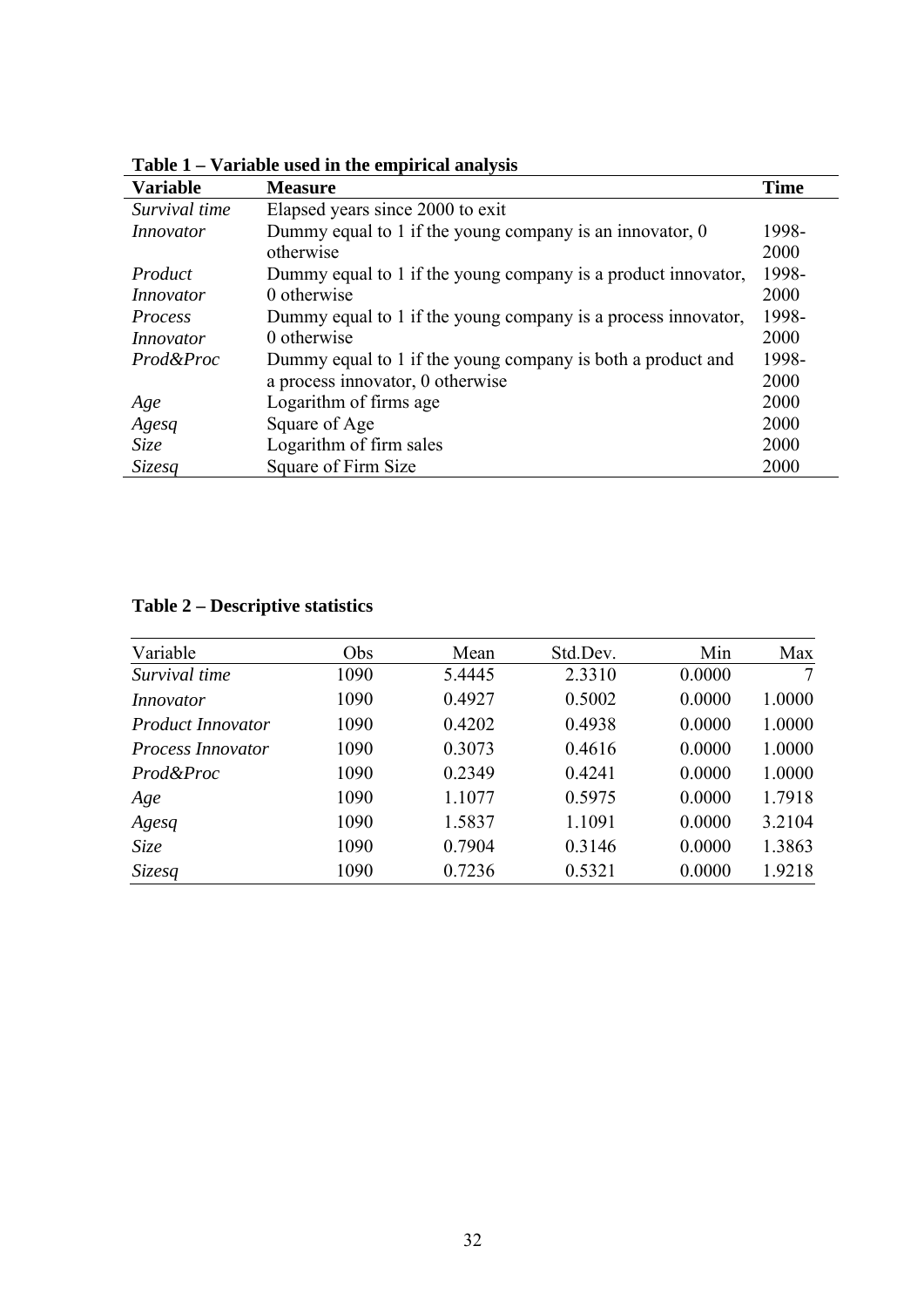|                          | Survival<br>time | Age   | Agesq | Size  | <i>Sizesq</i> | <i>Innovator</i> | Product<br><i>Innovator</i> | Process<br>Innovator | Prod&Proc |
|--------------------------|------------------|-------|-------|-------|---------------|------------------|-----------------------------|----------------------|-----------|
| Survival time            | 1.000            |       |       |       |               |                  |                             |                      |           |
| Age                      | 0.066            | 1.000 |       |       |               |                  |                             |                      |           |
| Agesq                    | 0.041            | 0.958 | 1.000 |       |               |                  |                             |                      |           |
| Size                     | 0.140            | 0.038 | 0.038 | 1.000 |               |                  |                             |                      |           |
| Sizesq                   | 0.108            | 0.031 | 0.032 | 0.946 | 1.000         |                  |                             |                      |           |
| Innovator                | 0.065            | 0.045 | 0.051 | 0.300 | 0.326         | 1.000            |                             |                      |           |
| <i>Product Innovator</i> | 0.026            | 0.050 | 0.057 | 0.290 | 0.323         | 0.864            | 1.000                       |                      |           |
| <i>Process Innovator</i> | 0.121            | 0.012 | 0.020 | 0.288 | 0.311         | 0.676            | 0.464                       | 1.000                |           |
| Prod&Proc                | 0.086            | 0.018 | 0.028 | 0.298 | 0.329         | 0.562            | 0.651                       | 0.832                | 000.1     |

#### **Table 3 – Correlation matrix**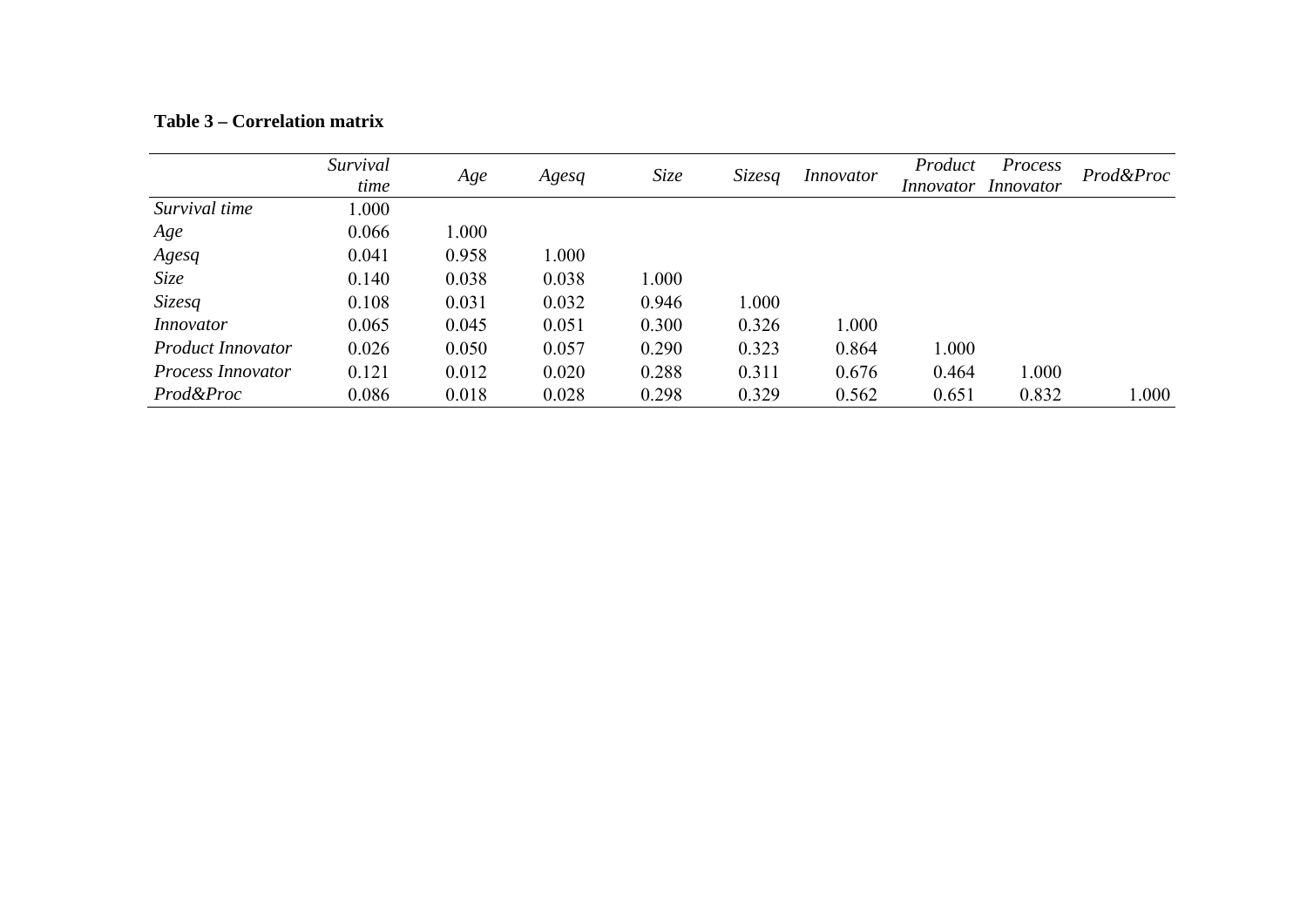| Year           | Non-<br>innovators | Innovators | Product<br>Innovators | Process<br>Innovators | Prod&Proc |
|----------------|--------------------|------------|-----------------------|-----------------------|-----------|
| $\overline{0}$ | 100.0%             | 100.0%     | 100.0%                | 100.0%                | 100.0%    |
|                | 92.6%              | 95.2%      | 94.5%                 | 96.7%                 | 96.1%     |
| 2              | 87.7%              | 90.7%      | 90.0%                 | 94.3%                 | 94.1%     |
| 3              | 81.4%              | 83.2%      | 82.1%                 | 88.7%                 | 88.3%     |
| $\overline{4}$ | 76.0%              | 79.1%      | 78.0%                 | 83.9%                 | 83.2%     |
| 5              | 71.6%              | 76.9%      | 75.8%                 | 81.8%                 | 81.2%     |
| 6              | 62.4%              | 70.2%      | 68.1%                 | 74.3%                 | 71.9%     |
| 7              | 58.1%              | 64.4%      | 63.1%                 | 67.2%                 | 65.6%     |

**Table 4 – Survival rates**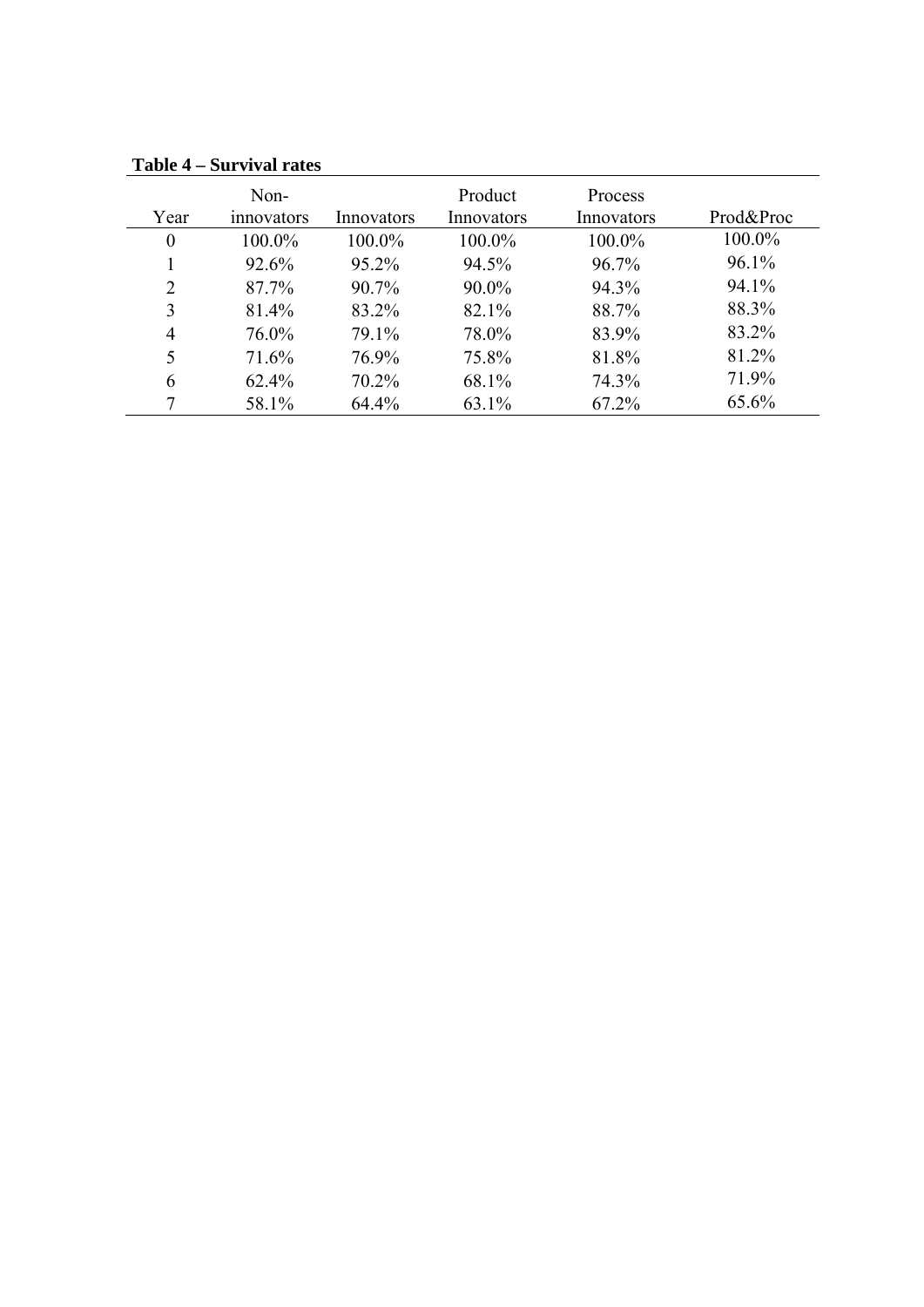| Innovators vs Non-Innovators         |            |               |
|--------------------------------------|------------|---------------|
| Test                                 | Chi-square | Pr>Chi-Square |
| Log Rank                             | 2.80       | 0.0940        |
|                                      |            |               |
| Product Innovators vs Non-innovators |            |               |
| Test                                 | Chi-square | Pr>Chi-Square |
| Log Rank                             | 0.69       | 0.4057        |
| Process Innovators vs Non-innovators |            |               |
| Test                                 | Chi-square | Pr>Chi-Square |
| Log Rank                             | 5.02       | 0.0251        |
| Prod&Proc vs Non-innovators          |            |               |
| Test                                 | Chi-square | Pr>Chi-Square |
| Log Rank                             | 2.10       | 0.1471        |
| Age                                  |            |               |
| Test                                 | Chi-square | Pr>Chi-Square |
| Cox                                  | 0.29       | 0.5893        |
| Size                                 |            |               |
| Test                                 | Chi-square | Pr>Chi-Square |
| Cox                                  | 19.86      | 0.0000        |
|                                      |            |               |

# **Table 5 - Tests for equality of survivor functions**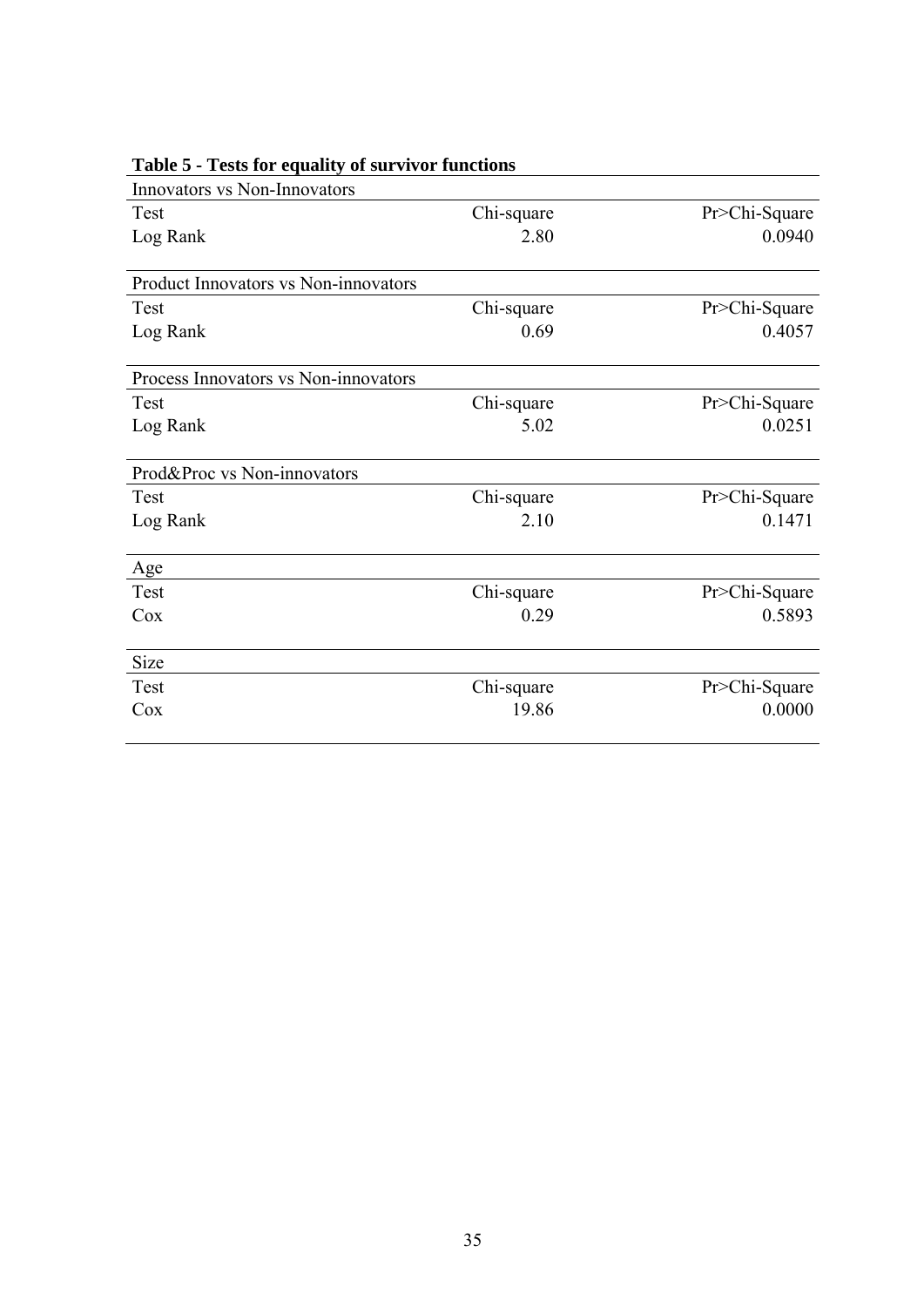|                          | (1)                | (2)                | (3)                    | (4)                    | (5)                   |
|--------------------------|--------------------|--------------------|------------------------|------------------------|-----------------------|
| <b>Innovator</b>         | 0.1224<br>(0.0948) |                    |                        |                        |                       |
| <b>Product Innovator</b> |                    | 0.0614<br>(0.0969) |                        | $-0.0278$<br>(0.1040)  |                       |
| Process Innovator        |                    |                    | $0.2350**$<br>(0.1008) | $0.2458**$<br>(0.1085) |                       |
| Prod&Proc                |                    |                    |                        |                        | $0.2000*$<br>(0.1117) |
| Age                      | $0.5775**$         | $0.5740**$         | $0.6023**$             | $0.6019**$             | $0.5987**$            |
|                          | (0.2585)           | (0.2586)           | (0.2575)               | (0.2575)               | (0.2581)              |
| Agesq                    | $-0.3048**$        | $-0.3025**$        | $-0.3155**$            | $-0.3148**$            | $-0.3146**$           |
|                          | (0.1392)           | (0.1392)           | (0.1386)               | (0.1386)               | (0.1389)              |
| Size                     | 1.1789**           | $1.1677**$         | 1.1979**               | $1.1931**$             | 1.1974**              |
|                          | (0.4198)           | (0.4202)           | (0.4174)               | (0.4176)               | (0.4185)              |
| Sizesq                   | $-0.4089$          | $-0.3846$          | $-0.4507*$             | $-0.4435*$             | $-0.4379*$            |
|                          | (0.2550)           | (0.2552)           | (0.2536)               | (0.2549)               | (0.2548)              |
| Industry dummies         | Yes                | Yes                | Yes                    | Yes                    | Yes                   |
| Constant                 | 6.5753             | 6.6944             | 6.6790                 | 6.6666                 | 6.6815                |
|                          | (410.8985)         | (407.4701)         | (709.1406)             | (709.0942)             | (419.8411)            |
| $\boldsymbol{N}$         | 1023               | 1023               | 1023                   | 1023                   | 1023                  |
| Log-likelihood           | $-886.2360$        | $-886.8714$        | $-884.3360$            | $-884.3004$            | $-885.4610$           |

### **Table 6 - Maximum Likelihood Parameter Estimates**

Standard errors in parentheses

\* *p* < 0.10, \*\* *p* < 0.05, \*\*\* *p* < 0.001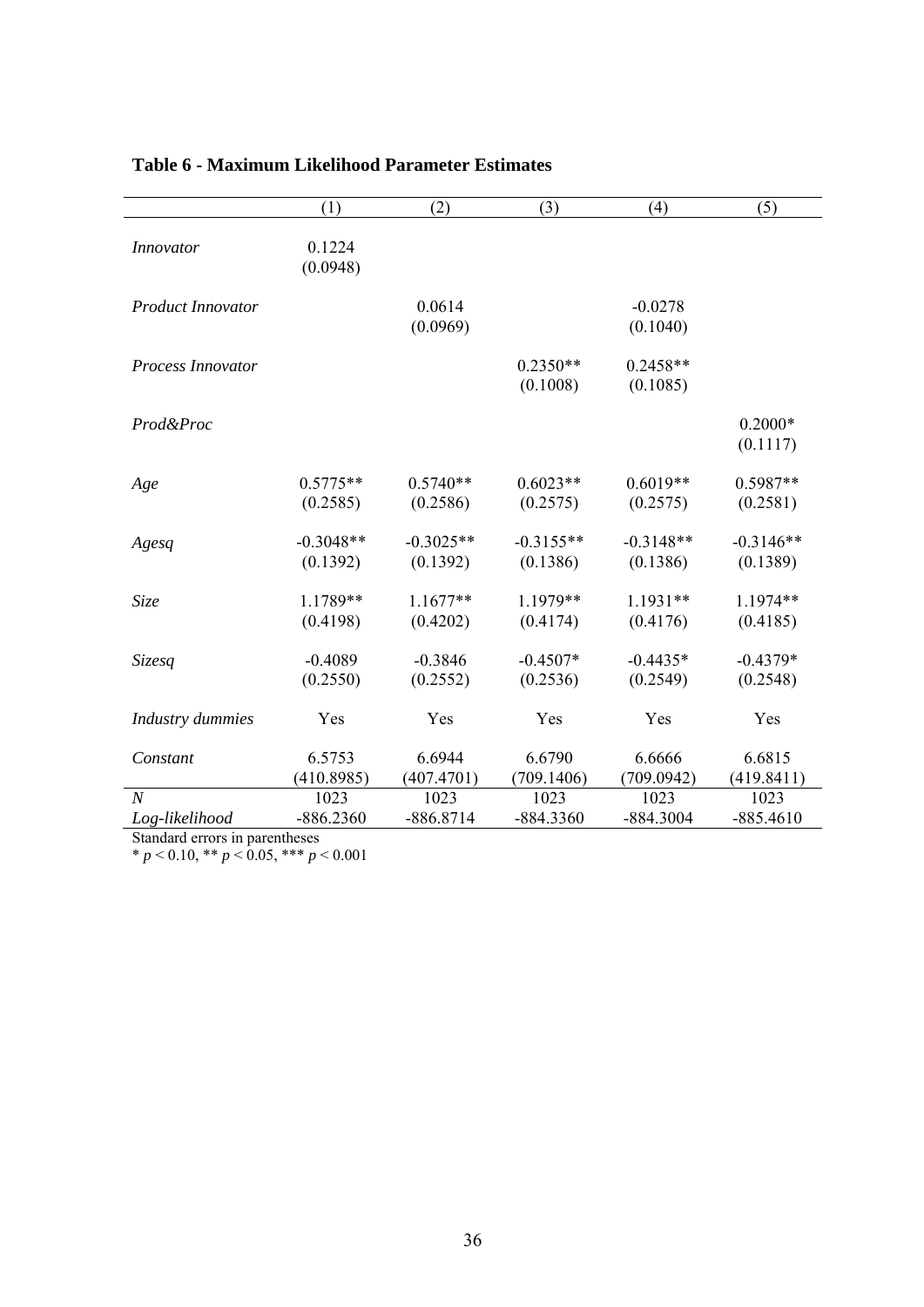

**Figure 1 Comparison of survival function between Innovators and Non-Innovators** 

**Figure 2 Comparison of survival function between Process Innovators and Non-Innovators** 

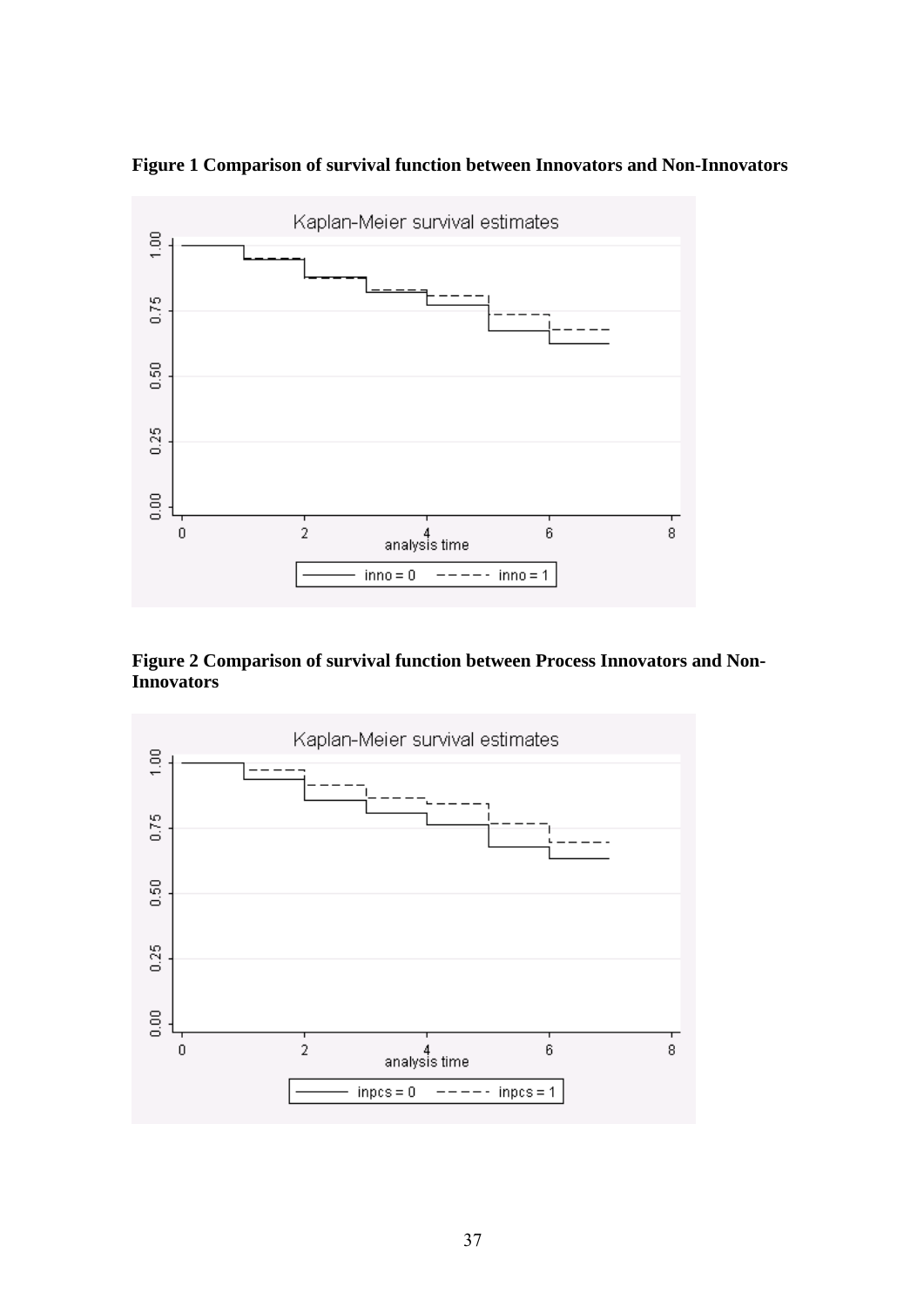



**Figure 4 Comparison of survival function between Prod&Proc and Non-Innovators**